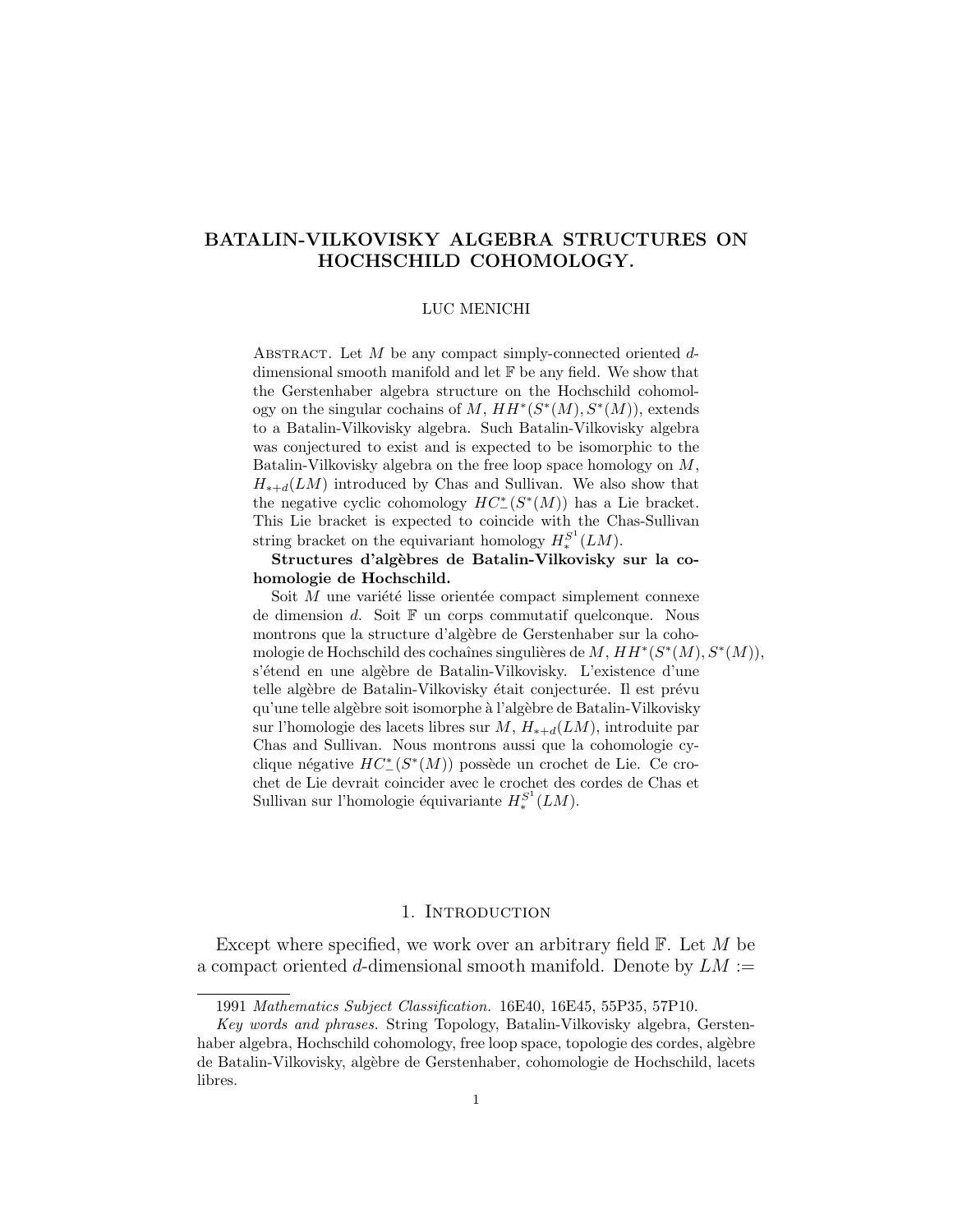$map(S^1, M)$  the free loop space on M. Chas and Sullivan [1] have shown that the shifted free loop homology  $H_{*+d}(LM)$  has a structure of Batalin-Vilkovisky algebra (Definition 8). In particular, they showed that  $H_{*+d}(LM)$  is a Gerstenhaber algebra (Definition 7). On the other hand, let A be a differential graded (unital associative) algebra. The Hochschild cohomology of A with coefficients in A,  $HH^*(A, A)$ , is a Gerstenhaber algebra. These two Gerstenhaber algebras are expected to be related:

**Conjecture 1.** (due to [1, "dictionary" p. 5] or [4]?) If M is simply connected then there is an isomorphism of Gerstenhaber algebras  $H_{*+d}(LM) \cong HH^*(S^*(M), S^*(M))$  between the free loop space homology and the Hochschild cohomology of the algebra of singular cochains on M.

Félix, Thomas and Vigué-Poirrier [13, Section 7] proved that there is a linear isomorphism of lower degree d (See notation 6 for our degree conventions).

(2)  $\mathbb{D}: HH^{-p-d}(S^*(M), S^*(M)^{\vee}) \stackrel{\cong}{\to} HH^{-p}(S^*(M), S^*(M)).$ 

We prove

**Theorem 3.** (Theorem 22) The Connes coboundary map on  $HH^*(S^*(M), S^*(M)^{\vee})$ defines via the isomorphism (2) a structure of Batalin-Vilkovisky algebra extending the Gerstenhaber algebra  $HH^*(S^*(M), S^*(M))$ .

Assume that M is simply-connected. Jones [19] proved that there is an isomorphism

$$
J: H_{p+d}(LM) \xrightarrow{\cong} HH^{-p-d}(S^*(M), S^*(M)^{\vee})
$$

such that the  $\Delta$  operator of the Batalin-Vilkovisky algebra  $H_{*+d}(LM)$ and Connes coboundary map  $B^{\vee}$  on  $HH^{*-d}(S^*(M), S^*(M)^{\vee})$  satisfies  $J \circ \Delta = B^{\vee} \circ J$ . Of course, we conjecture:

Conjecture 4. The isomorphism

 $\mathbb{D} \circ J : H_{p+d}(LM) \stackrel{\cong}{\to} HH^{-p}(S^*(M), S^*(M))$ 

is a morphism of graded algebras.

Notice that Conjecture 4 implies that the composite  $\mathbb{D} \circ J$  is an isomorphism of Batalin-Vilkovisky algebras between the Chas-Sullivan Batalin-Vilkovisky algebra and the Batalin-Vilkovisky algebra defined by Theorem 22. Therefore Conjecture 4 implies Conjecture 1.

Cohen and Jones [4, Theorem 3] first mentioned an isomorphism of algebras

$$
H_{p+d}(LM) \stackrel{\cong}{\to} HH^{-p}(S^*(M), S^*(M)).
$$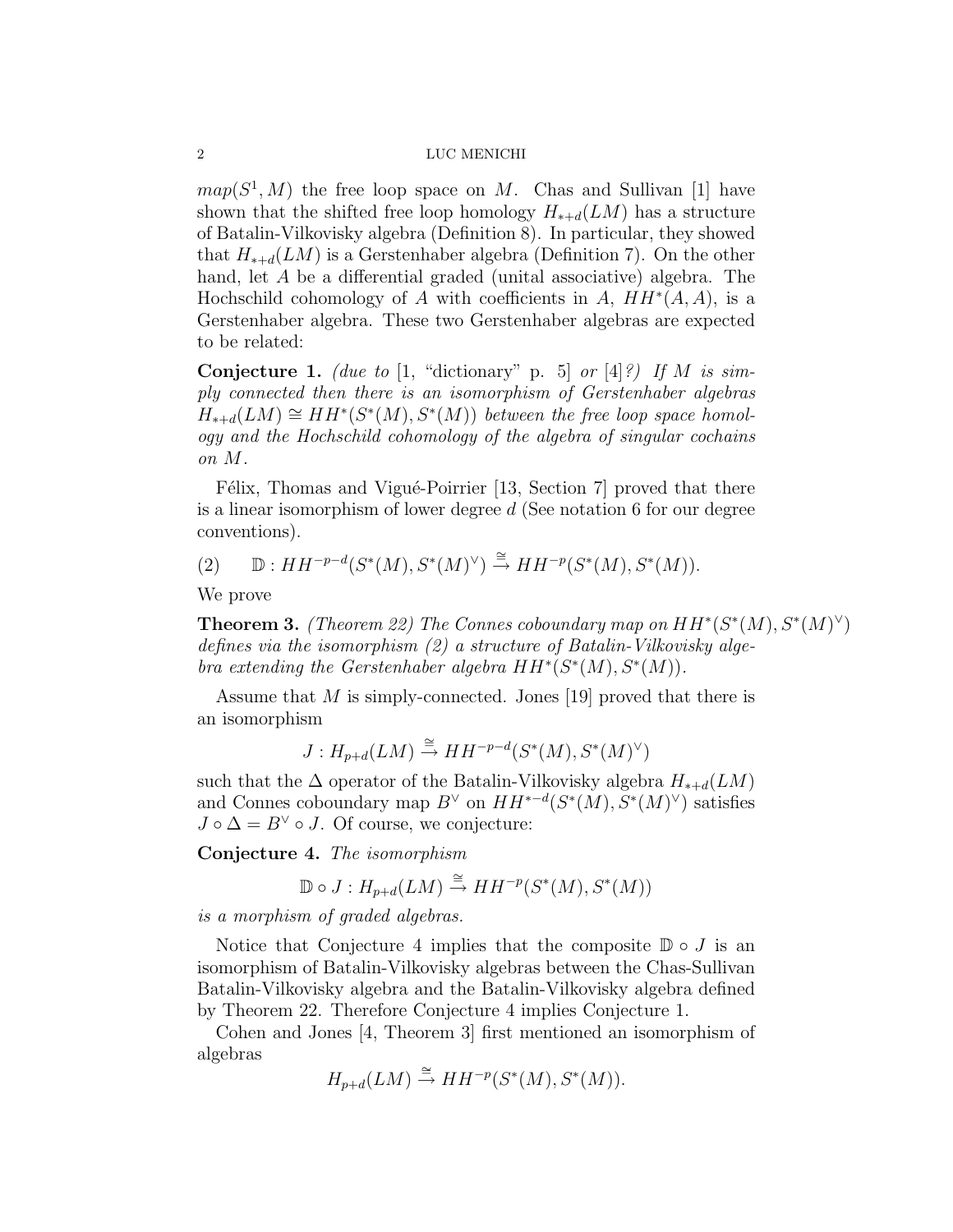Over the reals or over the rationals, two proofs of such an isomorphism of graded algebras have been given by Merkulov [25] and Félix, Thomas, Vigué-Poirrier [14].

Theorem 22 comes from a general result (Propositions 11 and 12) which shows that the Hochschild cohomology  $HH^*(A, A)$  of a differential graded algebra A which is a "symmetric algebra in the derived category", is a Batalin-Vilkovisky algebra. As second application of this general result, we recover the following theorem due to Thomas Tradler.

**Theorem 5.** [26, Example 2.15 and Theorem 3.1] *(Corollary 19)* Let A be a symmetric algebra. Then  $HH^*(A, A)$  is a Batalin-Vilkovisky algebra.

This theorem has been reproved and extended by many people [24, 20, 28, 5, 21, 22, 18, 8] (in chronological order). The last proof, the proof of Eu et Schedler [8] looks similar to ours.

Thomas Tradler gave a somehow complicated proof of the previous theorem (Corollary 19). Indeed, his goal was to prove our main theorem (Theorem 22). In [29] or in [27], Tradler and Zeinalian proved Theorem 22 but only over a field of characteristic 0 [29, "rational simplicial chain" in the abstract] or [27, Beginning of 3.1]. Costello's result [5, Section 2.1] is also over a field of characteristic 0.

Over Q, we explain in Corollary 20 how to put a Batalin-Vilkovisky algebra structure on  $HH^*(S^*(M, \mathbb{Q}), S^*(M, \mathbb{Q}))$  from a slight generalisation of Corollary 19 (Theorem 18). In fact both Félix, Thomas  $|12|$ and Chen [3, Theorem 5.4] proved that the Chas-Sullivan Batalin-Vilkovisky algebra  $H_{*+d}(LM; \mathbb{Q})$  is isomorphic to the Batalin-Vilkovisky algebra given by Corollary 20.

Remark that, over  $\mathbb Q$ , when the manifold  $M$  is formal, a consequence of Félix and Thomas work [12], is that  $H_{*+d}(LM)$  is always isomorphic to the Batalin-Vilkovisky algebra  $HH^*(H^*(M); H^*(M))$  given by Corollary 19 applied to the symmetric algebra  $H^*(M)$ . Over  $\mathbb{F}_2$ , in [23], we showed that this is not the case. The present paper seems to explain why:

The Batalin-Vilkovisky algebra on  $HH^*(S^*(M), S^*(M))$  given by Theorem 22 depends of course on the algebra  $S^*(M)$  but also on a fundamental class  $[m] \in HH^{-d}(S^*(M), S^*(M)^{\vee})$  which seems hard to compute. This fundamental class  $[m]$  involves chain homotopies for the commutativity of the algebra  $S^*(M)$ .

The Batalin-Vilkovisky algebra on  $HH^*(S^*(M; \mathbb{Q}), S^*(M; \mathbb{Q}))$  given by Corollary 20, depends of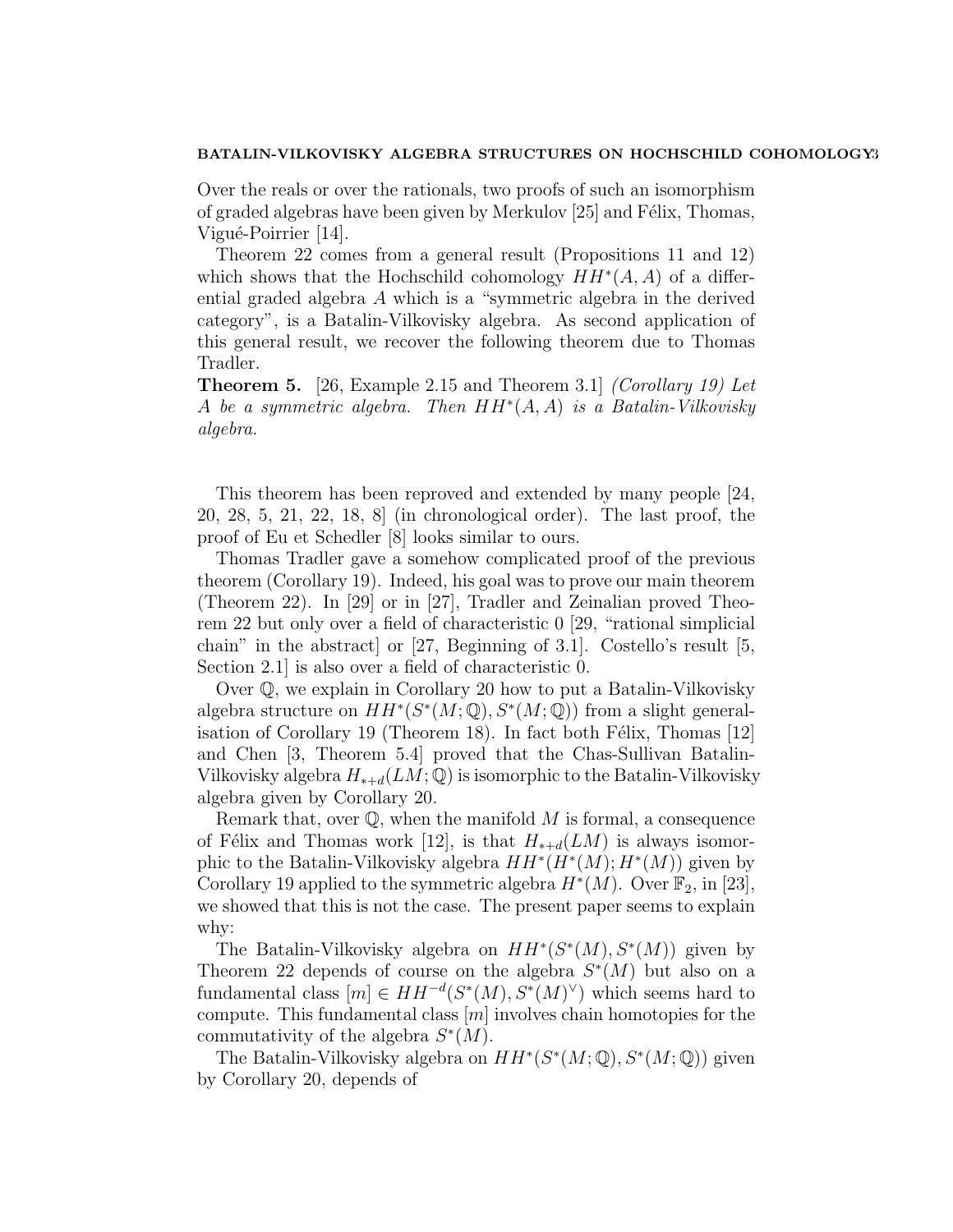-a commutative algebra, Sullivan's cochain algebra of polynomial differential forms  $A_{PL}(M)$  [10],

-and of the fundamental class  $[M] \in H_d(A_{PL}(M)^{\vee}).$ 

Acknowledgment: We wish to thank Jean-Claude Thomas for a discussion concerning Ginzburg's preprint [17]. We would like also to thank Yves Félix for explaining us the wonderful isomorphism  $(2)$ .

## 2. Hochschild homology and cohomology

We use the graded differential algebra of [10, Chapter 3]. In particular, an element of lower degree  $i \in \mathbb{Z}$  is by the *classical convention* [10, p. 41-2 of upper degree  $-i$ . Differentials are of lower degree  $-1$ . All the algebras considered in this paper, are unital and associative. Let A be a differential graded algebra. Denote by  $sA$  the suspension of A,  $(sA)_i = A_{i-1}$ . Let  $d_0$  be the differential on the tensor product of complexes  $A \otimes T(sA) \otimes A$ . We denote the tensor product of the elements  $a \in A$ ,  $sa_1 \in sA$ , ...,  $sa_k \in sA$  and  $b \in A$  by  $a[a_1] \cdots [a_k]b$ . Let  $d_1$  be the differential on the graded vector space  $A \otimes T(sA) \otimes A$  defined by:

$$
d_1a[a_1|\cdots|a_k]b = (-1)^{|a|}aa_1[a_2|\cdots|a_k]b
$$
  
+ 
$$
\sum_{i=1}^{k-1} (-1)^{\varepsilon_i} a[a_1|\cdots|a_i a_{i+1}|\cdots|a_k]b
$$
  
- 
$$
(-1)^{\varepsilon_{k-1}} a[a_1|\cdots|a_{k-1}]a_k b;
$$

Here  $\varepsilon_i = |a| + |a_1| + \cdots + |a_i| + i$ . The bar resolution of A, denoted  $B(A; A; A)$ , is the differential graded  $(A, A)$ -bimodule  $(A \otimes T(sA) \otimes$  $A, d_0 + d_1$ .

Denote by  $A^{op}$  the opposite algebra of A. Recall that any  $(A, A)$ bimodule can be considered as a left (or right)  $A \otimes A^{op}$ -module. The Hochschild chain complex is the complex  $A \otimes_{A \otimes A^{op}} B(A;A;A)$  denoted  $\mathcal{C}_*(A, A)$ . Explicitly  $\mathcal{C}_*(A, A)$  is the complex  $(A \otimes T(sA), d_0 + d_1)$  with  $d_0$  obtained by tensorization and [6, (10) p. 78]

$$
d_1a[a_1|\cdots|a_k] = (-1)^{|a|} a a_1[a_2|\cdots|a_k] + \sum_{i=1}^{k-1} (-1)^{\varepsilon_i} a[a_1|\cdots|a_i a_{i+1}|\cdots|a_k] - (-1)^{|sa_k|\varepsilon_{k-1}} a_k a[a_1|\cdots|a_{k-1}].
$$

The *Hochschild homology* is the homology H of the Hochschild chain complex:

$$
HH_*(A, A) := H(\mathcal{C}_*(A, A)).
$$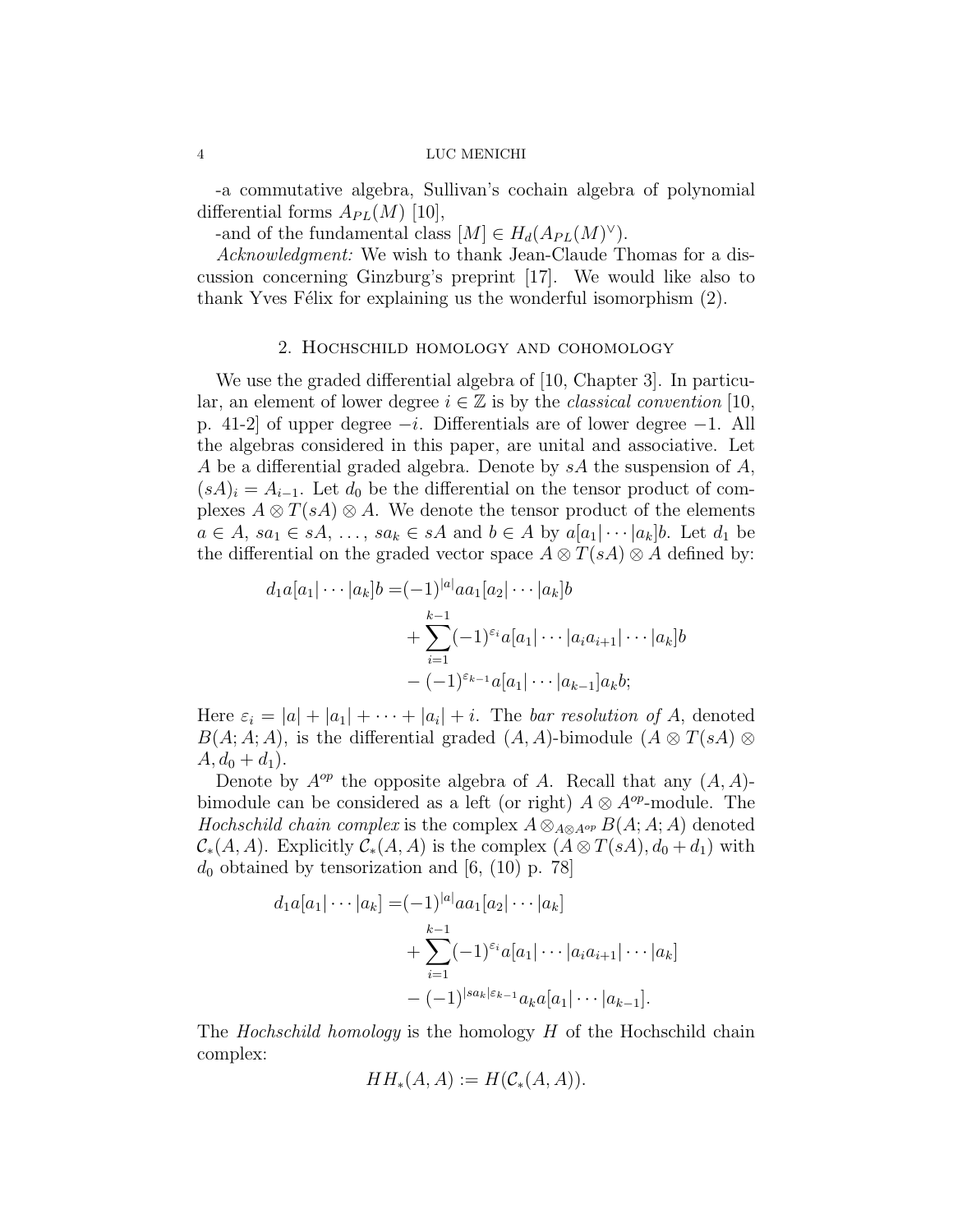Let M be a differential graded  $(A, A)$ -bimodule. The Hochschild cochain *complex* of A with coefficients in M is the complex  $\text{Hom}_{A\otimes A^{op}}(B(A;A;A), M)$ denoted  $\mathcal{C}^*(A, M)$ . Explicitly  $\mathcal{C}^*(A, M)$  is the complex

$$
(\mathrm{Hom}(T(sA),M),D_0+D_1).
$$

Here for  $f \in \text{Hom}(T(sA), M)$ ,  $D_0(f)([] = d_M(f([]))$ ,  $D_1(f)([]) = 0$ , and for  $k \geq 1$ , we have:

$$
D_0(f)([a_1|a_2|...|a_k]) = d_M(f([a_1|a_2|...|a_k])) - \sum_{i=1}^k (-1)^{\bar{\epsilon}_i} f([a_1|...|d_Aa_i|...|a_k])
$$

and

$$
D_1(f)([a_1|a_2|...|a_k]) = -(-1)^{|sa_1||f|}a_1f([a_2|...|a_k])
$$
  

$$
-\sum_{i=2}^k (-1)^{\bar{\epsilon}_i} f([a_1|...|a_{i-1}a_i|...|a_k])
$$
  

$$
+(-1)^{\bar{\epsilon}_k} f([a_1|a_2|...|a_{k-1}])a_k,
$$

where  $\bar{\epsilon}_i = |f| + |sa_1| + |sa_2| + ... + |sa_{i-1}|.$ 

The Hochschild cohomology of  $A$  with coefficients in  $M$  is

$$
HH^*(A, M) = H(\mathcal{C}^*(A, M)).
$$

Since we work over an arbitrary field  $\mathbb{F}$ , the bar resolution  $B(A; A; A) \stackrel{\simeq}{\rightarrow}$ A is a semi-free resolution of A as an  $(A, A)$ -bimodule (same proof as in the normalized case [10, Proposition 19.2(ii)]). Therefore the Hochschild homology of A is the differential torsion product

$$
HH_*(A, A) = \text{Tor}^{A \otimes A^{op}}(A, A)
$$

and the Hochschild cohomology is

$$
HH^*(A, M) = \operatorname{Ext}_{A \otimes A^{op}}(A, M)
$$

where the latter denotes the differential "Ext" in the sense of J.C. Moore (cf [9, Appendix]).

*Notation* 6. Let  $n \in \mathbb{Z}$  be an integer. We denote by  $HH^n(A, M)$  the set  $[HH^*(A, M)]^n$  of homogeneous elements of upper degree n in the graded vector space  $HH^*(A, M)$ . We denote also by  $HH_n(A, A)$  the set  $[HH_*(A, A)]_n$  of homogeneous elements of lower degree n in the graded vector space  $HH_*(A, A)$ . Therefore,  $HH^*(A, M)$  is the upper graded vector space  $\{HH^n(A, M)\}_{n\in\mathbb{Z}}$  and  $HH_*(A, A)$  is the lower graded vector space  $\{HH_n(A, A)\}_{n\in\mathbb{Z}}$ . If A and M are concentrated in degree 0, theses notations coincide with the usual ones.

Gerstenhaber proved that the Hochschild cohomology of A with coefficients in  $A, HH^*(A, A),$  is a Gerstenhaber algebra [16].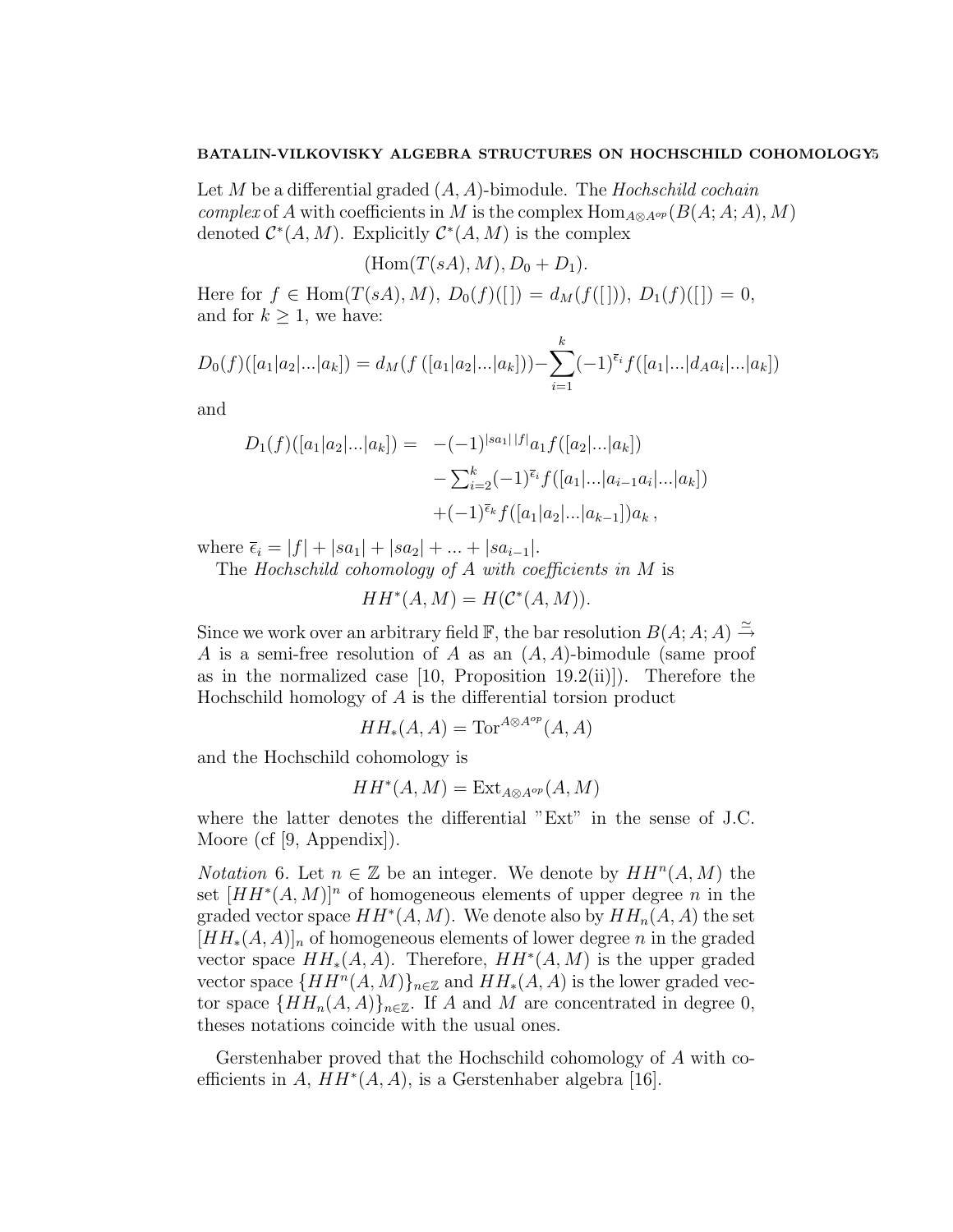**Definition 7.** A *Gerstenhaber algebra* is a commutative graded algebra A equipped with a linear map  $\{-,-\}$ :  $A_i \otimes A_j \rightarrow A_{i+j+1}$  of degree 1 such that:

a) the bracket  $\{-,-\}$  gives A a structure of graded Lie algebra of degree 1. This means that for each a, b and  $c \in A$ 

 ${a, b} = -(-1)^{(|a|+1)(|b|+1)}{b, a}$  and

 $\{a,\{b,c\}\}=\{\{a,b\},c\}+(-1)^{(|a|+1)(|b|+1)}\{b,\{a,c\}\}.$ 

b) the product and the Lie bracket satisfy the following relation called the Poisson relation:

$$
\{a, bc\} = \{a, b\}c + (-1)^{(|a|+1)|b|}b\{a, c\}.
$$

In this paper, we show that for some algebras A, the Gerstenhaber algebra structure of  $HH^*(A, A)$  extends to a Batalin-Vilkovisky algebra.

Definition 8. A *Batalin-Vilkovisky algebra* is a Gerstenhaber algebra A equipped with a degree 1 linear map  $\Delta : A_i \rightarrow A_{i+1}$  such that  $\Delta \circ \Delta = 0$  and such that the bracket is given by

(9) 
$$
\{a,b\} = (-1)^{|a|} (\Delta(a \cup b) - (\Delta a) \cup b - (-1)^{|a|} a \cup (\Delta b))
$$

for a and  $b \in A$ .

# 3. THE ISOMORPHISM BETWEEN  $HH^*(A, A)$  AND  $HH^*(A, A^{\vee})$

Proposition 11 gives an isomorphism between the Hochschild cohomology of A with coefficients in A,  $HH^*(A, A)$  and the Hochschild cohomology of A with coefficients in the dual  $A^{\vee}$ ,  $HH^*(A, A^{\vee})$ . To obtain an isomorphism  $HH^*(A, A) \cong HH^*(A, A^{\vee})$ , one could ask for an isomorphism or a quasi-isomorphism of A-bimodules  $\Theta: A \stackrel{\simeq}{\to} A^{\vee}$ . But this condition is too strong. Instead, we are going to ask just for a derived isomorphism of  $(A, A)$ -bimodules m from A to  $A^{\vee}$ .

Let m be any derived morphism of  $(A, A)$ -bimodules from A to  $A^{\vee}$ . The hypothesis of Proposition 11 is a sufficient (and in fact necessary) condition for m to be a quasi-isomorphism (=isomorphism in the derived category).

This method for obtaining an isomorphism  $HH^*(A, A) \cong HH^*(A, A^{\vee})$ is a generalisation of the method used by Félix, Thomas and Vigué-Poirrier in the case  $A = S^*(M)$  to obtain the isomorphism (2).

Then we show that this isomorphism looks like a Poincaré duality isomorphism: this isomorphism is given by the action of the algebra  $HH^*(A, A)$  on a fundamental class  $[m] \in HH^*(A, A^{\vee}).$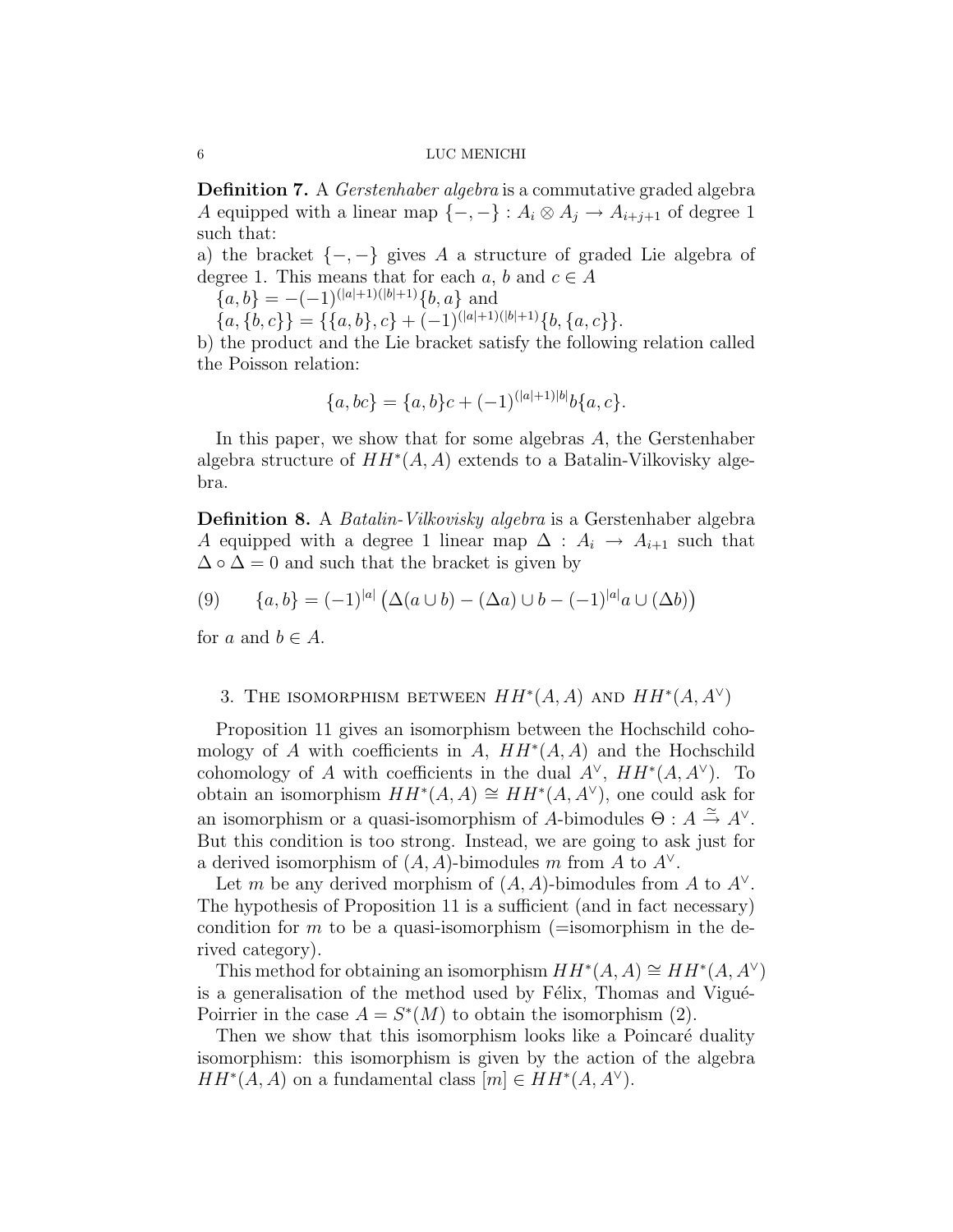Let us first recall the definition of the action of  $HH^*(A, A)$  on  $HH^*(A, A^{\vee})$ . Let A be a (differential graded) algebra. Let M and N be two  $A$ bimodules. Let  $f \in C^*(A, M)$  and  $g \in C^*(A, N)$ . We denote by  $\otimes_A(f,g) \in \mathcal{C}^*(A, M \otimes_A N)$  the linear map defined by

$$
\otimes_A(f,g)([a_1|\ldots|a_n])=\sum_{p=0}^n\pm f([a_1|\ldots|a_p])\otimes_A g([a_{p+1}|\ldots|a_n]).
$$

Here  $\pm$  is the Koszul sign  $(-1)^{|g|(|a_1|+\ldots+|a_p|+p)}$ . This define a natural morphism of complexes

$$
\otimes_A : \mathcal{C}^*(A, M) \otimes \mathcal{C}^*(A, N) \to \mathcal{C}^*(A, M \otimes_A N)
$$

Therefore, in homology, we have a natural morphism

$$
H_*(\otimes_A): HH^*(A,M)\otimes HH^*(A,N)\to HH^*(A,M\otimes_A N)
$$

If we let take  $A = M$ , and use the isomorphism of A-bimodules

$$
A\otimes_A N \xrightarrow{\cong} N, a\otimes_A n \mapsto a.n,
$$

the composite

(10) 
$$
\mathcal{C}^*(A, A) \otimes \mathcal{C}^*(A, N) \stackrel{\otimes_A}{\to} \mathcal{C}^*(A, A \otimes_A N) \cong \mathcal{C}^*(A, N)
$$

is a left action of  $\mathcal{C}^*(A, A)$  on  $\mathcal{C}^*(A, N)$ . In the particular case,  $A =$  $M = N$ , this composite is the usual cup product on  $\mathcal{C}^*(A, A)$  denoted ∪.

Denote by  $A^{\vee}$  the dual of A. Let  $\eta : \mathbb{F} \to A$  be the unit of the algebra. Then we have a natural map

$$
HH^*(\eta, A^\vee): HH^*(A, A^\vee) \to HH^*(\mathbb{F}, A^\vee) \cong H(A^\vee).
$$

**Proposition 11.** Let  $[m] \in HH^{-d}(A, A^{\vee})$  be an element of lower degree d such that the morphism of left  $H(A)$ -modules

$$
H(A) \xrightarrow{\cong} H(A^{\vee}), a \mapsto a.HH^{-d}(\eta, A^{\vee})([m])
$$

is an isomorphism. Then the action of  $HH^*(A, A)$  on  $[m] \in HH^{-d}(A, A^{\vee})$ gives the isomorphism of lower degree d of  $HH^*(A, A)$ -modules

$$
HH^p(A, A) \stackrel{\cong}{\to} HH^{p-d}(A, A^{\vee}), \ a \mapsto a \cdot [m].
$$

*Proof.* Let  $\varepsilon_A : P \stackrel{\simeq}{\to} A$  be a resolution of A as left  $A \otimes A^{op}$ -semifree module. Let  $s_A : A \stackrel{\simeq}{\hookrightarrow} P$  be a morphism of left A-modules which is a section of  $\varepsilon_A$ . The morphism  $HH^*(\eta, A^{\vee}) : HH^*(A, A^{\vee}) \to HH^*(\mathbb{F}, A^{\vee})$ is equal to the following composite of

$$
HH^*(A,A^\vee):= Ext_{A\otimes A^{op}}(A,A^\vee)\stackrel{Ext_{i_1}(A,A^\vee)}{\to} Ext_A(A,A^\vee)
$$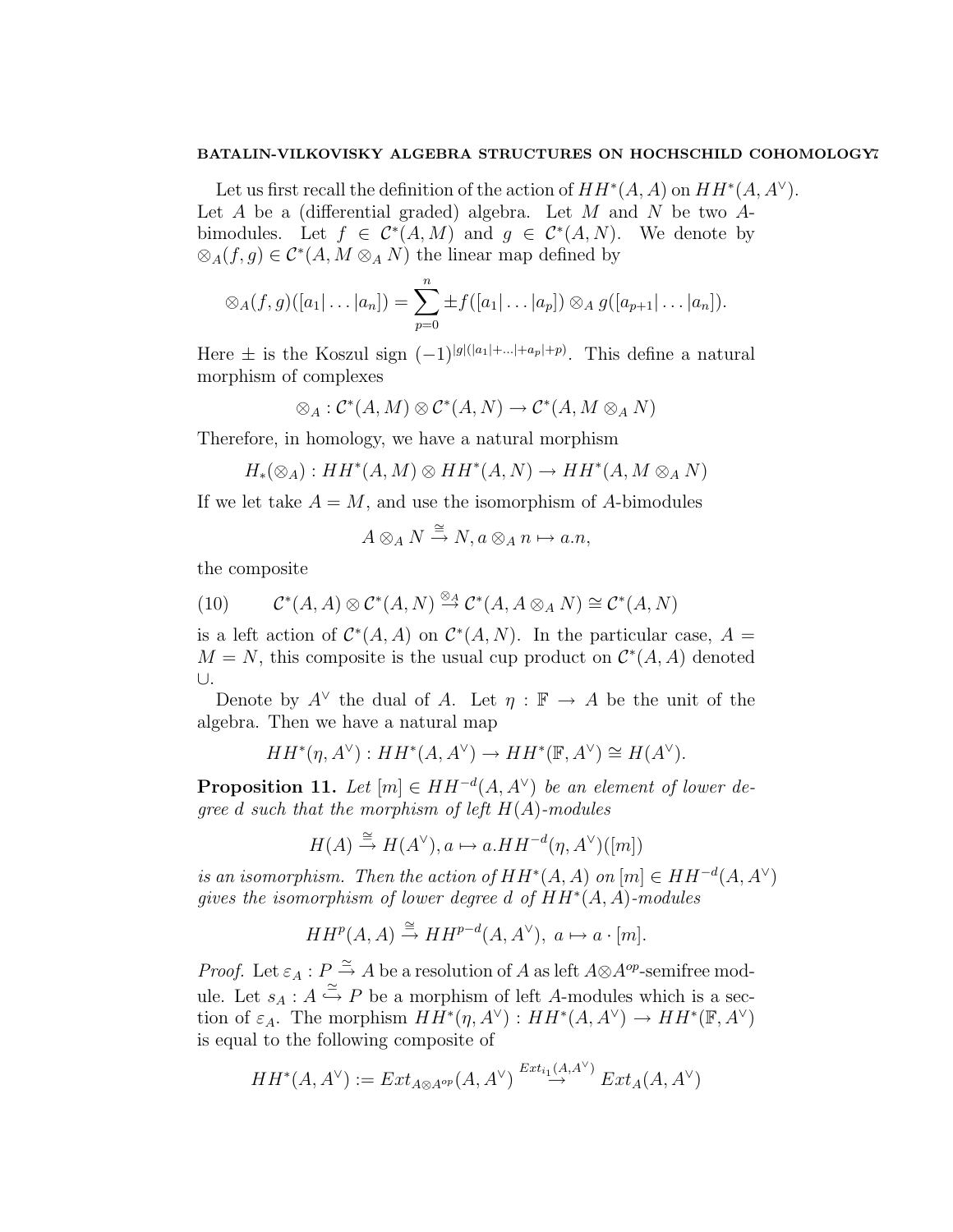and

$$
Ext_A(A, A^{\vee}) \stackrel{Ext_{\eta}(\eta, A^{\vee})}{\cong} Ext_{\mathbb{F}}(\mathbb{F}, A^{\vee}) =: HH^*(\mathbb{F}, A^{\vee})
$$

where  $i_1 : A \hookrightarrow A \otimes A^{op}$  is the inclusion of the first factor.

Therefore,  $HH^*(\eta, A^{\vee})$  is the map induced in homology by the composite

$$
Hom_{A\otimes A^{op}}(P,A^\vee)\stackrel{Hom(s_A,A^\vee)}{\to}Hom_A(A,A^\vee)\stackrel{ev(1_A)}{\underset{\cong}{\to}}A^\vee.
$$

where  $ev(1_A)$  is the evaluation at the unit  $1_A \in A$ . This composite maps the cycle  $m \in Hom_{A \otimes A^{op}}(P, A^{\vee})$  to  $m \circ s_A$  and then to  $(m \circ s_A)(1_A)$ . Since  $m \circ s_A : A \to A^{\vee}$  maps  $a \in A$  to  $a \cdot ((m \circ s_A)(1))$ , by hypothesis,  $m \circ s_A$  is a quasi-isomorphism. Since  $s_A$  is a quasi-isomorphism,  $m$ :  $P \stackrel{\simeq}{\rightarrow} A^{\vee}$  is also a quasi-isomorphism.

By applying the functor  $Hom_{A\otimes A^{op}}(P,-)$  to the two quasi-isomorphisms of A-bimodules

$$
A \stackrel{\varepsilon_A}{\simeq} P \stackrel{m}{\simeq} A^{\vee},
$$

we obtain the quasi-isomorphism of complexes

$$
Hom_{A\otimes A^{op}}(P,A)\stackrel{\varepsilon_A}\simeq Hom_{A\otimes A^{op}}(P,P)\stackrel{Hom_{A\otimes A^{op}}(P,m)}\simeq Hom_{A\otimes A^{op}}(P,A^{\vee}).
$$

By applying homology, we get the desired isomorphism, since the action of  $HH^*(A, A)$  on  $HH^*(A, A^{\vee})$  is induced by the composition map

$$
Hom_{A \otimes A^{op}}(P, A^{\vee}) \otimes Hom_{A \otimes A^{op}}(P, P) \to Hom_{A \otimes A^{op}}(P, A^{\vee})
$$

$$
m \otimes f \mapsto m \circ f = Hom_{A \otimes A^{op}}(P, m)(f)
$$

Alternatively, the two isomorphisms

$$
HH^*(A, A) \stackrel{HH^*(A, \varepsilon_A)^{-1}}{\overset{\cong}{\simeq}} HH^*(A, P) \stackrel{HH^*(A, m)}{\underset{\cong}{\xrightarrow{\simeq}}} HH^*(A, A^{\vee})
$$

maps  $[\varepsilon_A]$  (which is the unit of  $HH^*(A, A)$ ) to  $[id_P : P \to P]$  and then to [m]. They are morphisms of  $HH^*(A, A)$ -modules since

$$
H_*(\otimes_A): HH^*(A, A)\otimes HH^*(A, N)\to HH^*(A, A\otimes_A N)
$$

is natural with respect to N.

## 4. Batalin-Vilkovisky algebra structures on Hochschild cohomology

In this section, we explain when an isomorphism  $HH^*(A, A) \cong$  $HH^*(A, A^{\vee})$  gives a Batalin-Vilkovisky algebra structure on the Gerstenhaber algebra  $HH^*(A, A)$ . Our proof relies on the proof of a similar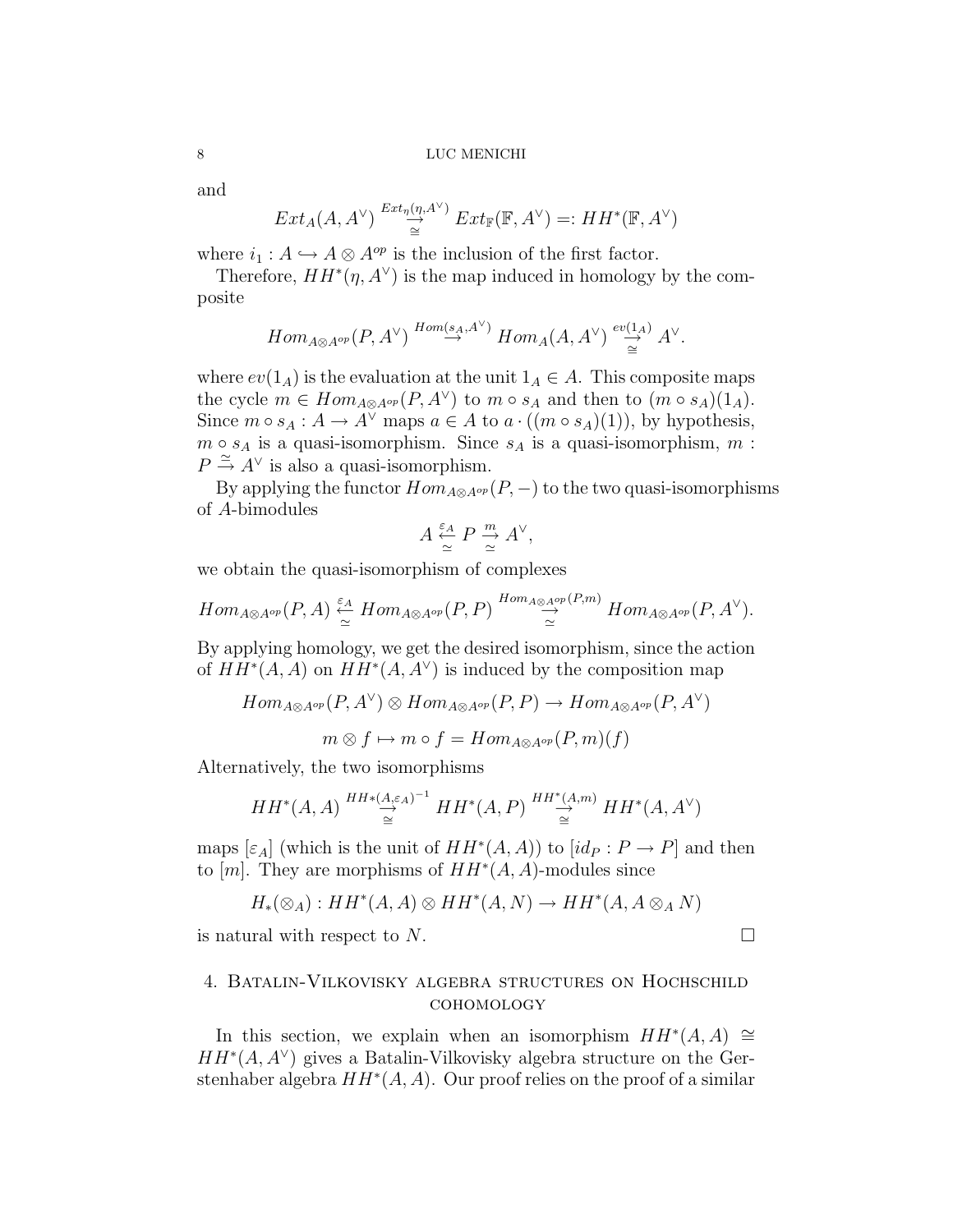result due to Ginzburg [17, Theorem 3.4.3 (ii)]. Ginzburg basically explains when an isomorphism  $HH^*(A, A) \cong HH_*(A, A)$  gives a Batalin-Vilkovisky algebra structure on  $HH^*(A, A)$ .

Denote by B Connes boundary in the Hochschild complex  $\mathcal{C}_*(A, A)$ and by  $B^{\vee}$  its dual in  $\mathcal{C}^*(A, A^{\vee}) \cong \mathcal{C}_*(A, A)^{\vee}$ . We prove:

**Proposition 12.** Let  $[m] \in HH^{-d}(A, A^{\vee})$  such that the morphism of  $HH^*(A, A)$ -modules

$$
HH^{p}(A, A) \stackrel{\cong}{\to} HH^{p-d}(A, A^{\vee}), \ a \mapsto a.[m]
$$

is an isomorphism. If  $H_*(B^{\vee})([m]) = 0$  then the Gerstenhaber algebra  $HH^*(A, A)$  equipped with  $H_*(B^{\vee})$  is a Batalin-Vilkovisky algebra.

As we will see Proposition 12 is almost the dual of the following Proposition due to Victor Ginzburg. Recall first that the Hochschild cohomology of a (differential graded) algebra, acts on its Hochschild homology [6, equation (18) and Proposition 2.6 p. 82]

$$
HH^{p}(A, A) \otimes HH_{d}(A, A) \to HH_{d-p}(A, A)
$$

$$
\eta \otimes c \mapsto i_{\eta}(c) = \eta.c
$$

In non-commutative geometry, the action of  $\eta \in HH^*(A, A)$  on  $c \in$  $HH_*(A, A)$  is denoted by  $i_n(c)$ .

**Proposition 13.** [17, Theorem 3.4.3 (ii)] Let  $c \in HH_d(A, A)$  such that the morphism of  $HH^*(A, A)$ -modules

$$
HH^{p}(A, A) \stackrel{\cong}{\rightarrow} HH_{d-p}(A, A), \eta \mapsto \eta.c
$$

is an isomorphism. If  $H_*(B)(c) = 0$  then the Gerstenhaber algebra  $HH^*(A, A)$  equipped with  $H_*(B)$  is a Batalin-Vilkovisky algebra.

*Remark* 14. The condition  $H_*(B)(c) = 0$  does not appear in [17, Theorem 3.4.3 (ii)] since according to Ginzburg, this condition is automatically satisfied for a Calabi-Yau algebra of dimension d. In both Propositions 12 and 13, if the condition  $H_*(B^{\vee})([m]) = 0$  or  $H_*(B)(c) = 0$  is not satisfied,  $\Delta(1)$  can be non zero and the relation (9) is replaced by the more general relation

$$
\{\xi,\eta\} = (-1)^{|\xi|}[\Delta(\xi \cup \eta) -
$$

$$
(-1)^{|\xi|}\xi \cup (\Delta \eta) - (\Delta \xi) \cup \eta + (-1)^{|\xi|+|\eta|}\xi \cup \eta \cup (\Delta 1)].
$$

*Proof of Proposition 13.* By definition, the  $\Delta$  operator on  $HH^*(A, A)$ is given by  $(\Delta a) . c := B(a.c)$  for any  $a \in HH^*(A, A)$ . Therefore the proposition follows from the following Lemma due to Victor Ginzburg.  $\Box$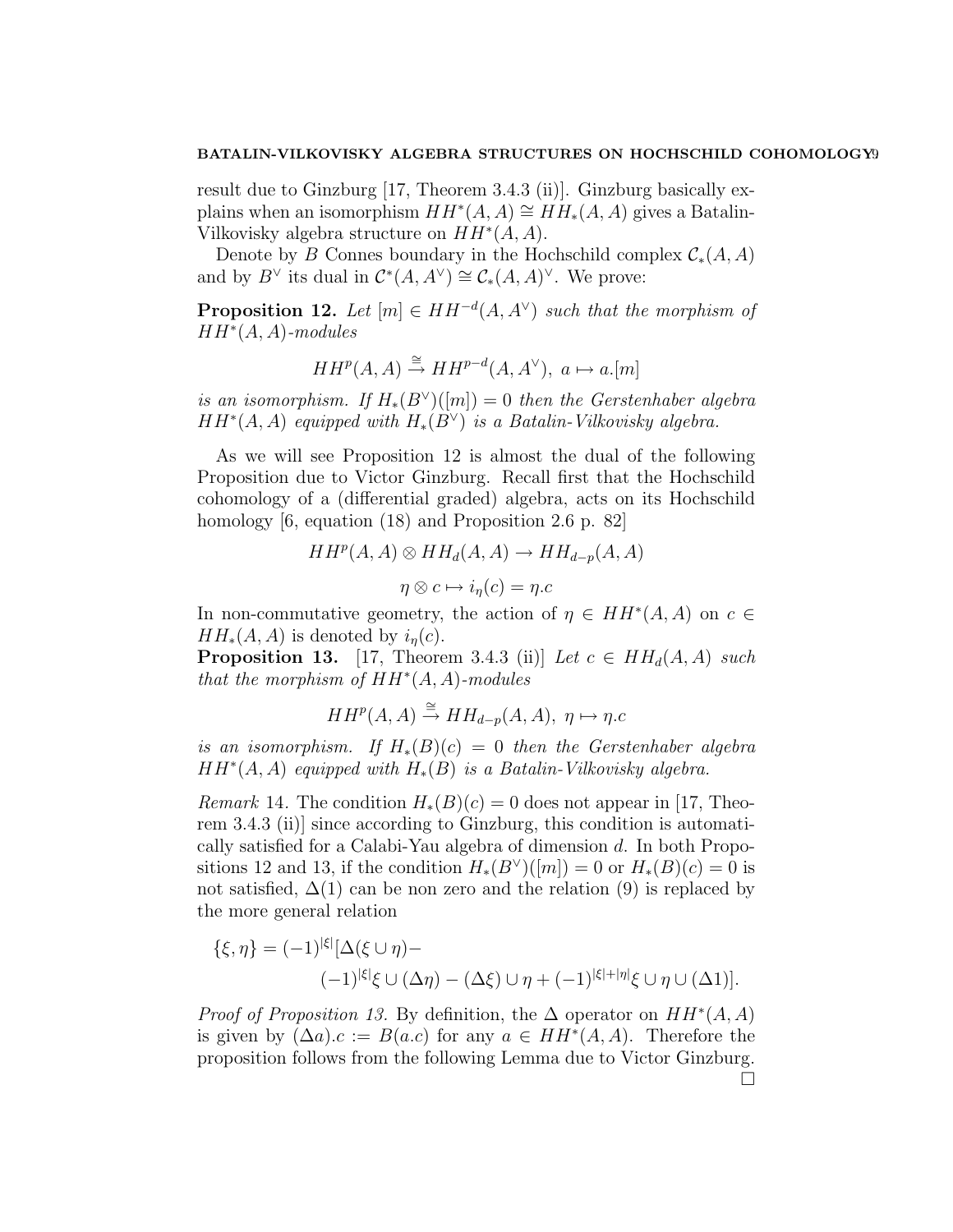**Lemma 15.** [17, formula  $(9.3.2)$ ] *Let A be a differential graded algebra.* For any  $\eta, \xi \in HH^*(A, A)$  and  $c \in HH_*(A, A)$ ,

$$
\{\xi, \eta\}.c = (-1)^{|\xi|} B [(\xi \cup \eta).c] - \xi.B(\eta.c) + (-1)^{(|\eta|+1)(|\xi|+1)} \eta.B(\xi.c) + (-1)^{|\eta|} (\xi \cup \eta).B(c).
$$

Proof. Let us recall the proof of Victor Ginzburg. Denote by

$$
HH^{p}(A, A) \otimes HH_{j}(A, A) \to HH_{j-p+1}(A, A)
$$

$$
\eta \otimes a \mapsto L_{\eta}(a)
$$

the action of the suspended graded Lie algebra  $HH^*(A, A)$  on  $HH_*(A, A)$ . Gelfand, Daletski and Tsygan [15] proved that the Gerstenhaber algebra  $HH^*(A, A)$  and Connes boundary map B on  $HH_*(A, A)$  form a calculus [6, p. 93]. Therefore, we have the following equalities

$$
i_{\{\xi,\eta\}} = \{L_{\xi}, i_{\eta}\} = L_{\xi} \circ i_{\eta} - (-1)^{(|\xi|+1)|\eta|} i_{\eta} \circ L_{\xi}
$$
  
\n
$$
= (-1)^{|\xi|} \{B, i_{\xi}\} \circ i_{\eta} - (-1)^{(|\xi|+1)|\eta|} i_{\eta} \circ (-1)^{|\xi|} \{B, i_{\xi}\}
$$
  
\n
$$
= (-1)^{|\xi|} B \circ i_{\xi} \circ i_{\eta} - i_{\xi} \circ B \circ i_{\eta} + (-1)^{(|\eta|+1)(|\xi|+1)} i_{\eta} \circ B \circ i_{\xi} + (-1)^{|\eta|(|\xi|+1)} i_{\eta} \circ i_{\xi} \circ B
$$
  
\n
$$
= (-1)^{|\xi|} B \circ i_{\xi \cup \eta} - i_{\xi} \circ B \circ i_{\eta} + (-1)^{(|\eta|+1)(|\xi|+1)} i_{\eta} \circ B \circ i_{\xi} + (-1)^{|\eta|} i_{\xi \cup \eta} \circ B.
$$

By applying this equality of operators to c, we obtain the Lemma.  $\Box$ 

We now prove the following Lemma which is the dual of Lemma 15.

**Lemma 16.** Let A be a differential graded algebra. For any  $\eta, \xi \in$  $HH^*(A, A)$  and  $m \in HH^*(A, A^{\vee}),$ 

$$
\{\xi, \eta\}.m = (-1)^{|\xi|} B^{\vee} [(\xi \cup \eta).m] - \xi.B^{\vee}(\eta.m) + (-1)^{(|\eta|+1)(|\xi|+1)} \eta.B^{\vee}(\xi.m) + (-1)^{|\eta|}(\xi \cup \eta).B^{\vee}(m).
$$

*Proof.* The action of  $HH^*(A, A)$  on  $HH_*(A, A)$  comes from a (right) action of the  $\mathcal{C}^*(A, A)$  on  $\mathcal{C}_*(A, A)$  given by [6, (18) p. 82]

$$
\mathcal{C}_{*}(A, A) \otimes \mathcal{C}^{*}(A, A) \to \mathcal{C}_{*}(A, A)
$$

$$
(m[a_1|\ldots|a_n], f) \mapsto i_f(m[a_1|\ldots|a_n]) := \sum_{p=0}^n \pm (m.f[a_1|\ldots|a_p])[a_{p+1}|\ldots|a_n].
$$

Here  $\pm$  is the Koszul sign  $(-1)^{|f|(|a_1|+\ldots+|a_n|+n)}$ . Therefore  $\mathcal{C}^*(A, A)$  acts on the left on the dual  $C_*(A, A)^\vee$ . Explicitly, the action is given by

$$
\mathcal{C}^*(A, A) \otimes \mathcal{C}_*(A, A)^\vee \to \mathcal{C}_*(A, A)^\vee
$$

$$
(f, \varphi) \mapsto (f \cdot \varphi)
$$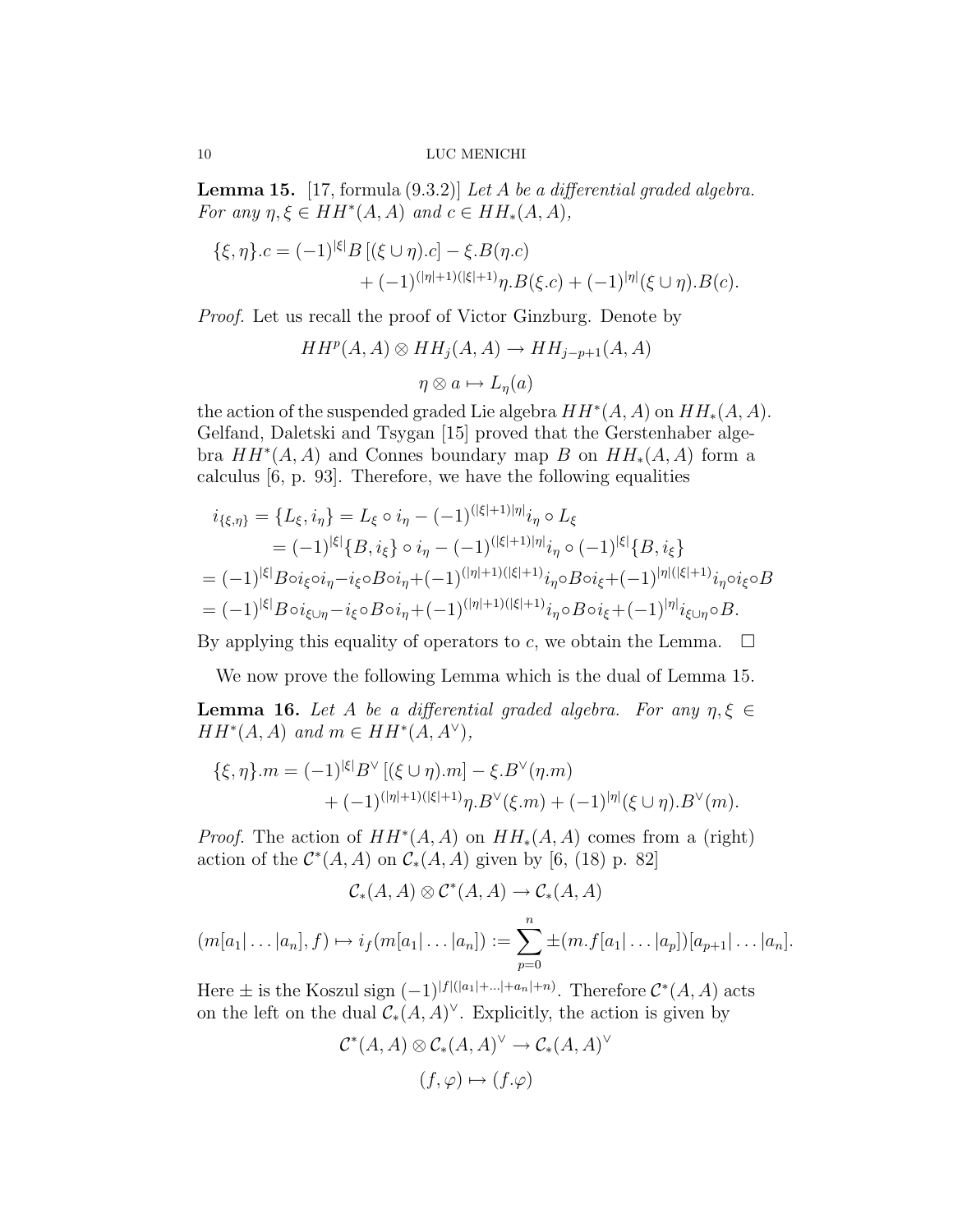defined by

$$
(f \cdot \varphi)(m[a_1| \ldots | a_n]) = (-1)^{|f||\varphi| + |f||m|} \sum_{p=0}^n \varphi((m.f[a_1| \ldots | a_p])[a_{p+1}| \ldots | a_n]).
$$

Through the canonical isomorphism  $\mathcal{C}^*(A, A^{\vee}) \stackrel{\cong}{\to} \mathcal{C}_*(A, A)^{\vee}, g \mapsto \varphi$ defined by

$$
\varphi(m[a_1|\ldots|a_n]):=(-1)^{|m|(|a_1|+\ldots|a_n|+n)}(g[a_1|\ldots|a_n])(m),
$$

this left action coincides with the left action defined by the composite (10).

Let us be precise about our sign convention: we define  $B^{\vee}$  by  $B^{\vee}(m) :=$  $(-1)^{|m|}m \circ B$ . Denote by  $\varepsilon$  the sign  $(-1)^{|m|(|\xi|+|\eta|+1)}$ . For any  $m \in \mathbb{R}$  $HH_*(A, A)^\vee$ , we have the following equalities:

$$
m(\{\xi,\eta\}.c) = \varepsilon(\{\xi,\eta\}.m)(c),
$$

$$
(-1)^{|\xi|} m \circ B[(\xi \cup \eta).c] = (-1)^{|\xi|+|m|} [B^{\vee}(m)][(\xi \cup \eta).c] = \varepsilon (-1)^{|\eta|} [(\xi \cup \eta).B^{\vee}(m)](c),
$$

$$
- m[\xi \cdot B(\eta \cdot c)] = (-1)^{1+|m||\xi|} [\xi \cdot m] \circ B(\eta \cdot c) =
$$
  

$$
(-1)^{1+|m||\xi|+|\xi|+|m|} [B^{\vee}(\xi \cdot m)](\eta \cdot c) = \varepsilon (-1)^{(|\eta|+1)(|\xi|+1)} [\eta \cdot B^{\vee}(\xi \cdot m)](c),
$$

by exchanging  $\xi$  and  $\eta$ ,

$$
(-1)^{(|\eta|+1)(|\xi|+1)}m[\eta.B(\xi.c)] = -\varepsilon[\xi.B^{\vee}(\eta.m)](c),
$$

$$
(-1)^{|\eta|}m[(\xi \cup \eta).B(c)] = \varepsilon(-1)^{|\eta|+|m|}[(\xi \cup \eta).m] \circ B(c) =
$$
  

$$
\varepsilon(-1)^{|\xi|}B^{\vee}[(\xi \cup \eta).m](c).
$$

Therefore by evaluating the linear form  $m \in HH_*(A, A)^\vee$  on the terms of the equation given by Lemma 15, we obtain the desired equality.  $\Box$ 

Remark 17. The equality in Lemma 16 is the same as the equality in Lemma 15. In fact, alternatively, to prove Lemma 16, we could have proved that the Gerstenhaber algebra  $HH^*(A, A)$  and the dual of Connes boundary map  $B^{\vee}$  on  $HH^*(A, A^{\vee})$  form a calculus. Indeed, in the proof of Lemma 15, we have remarked that the desired equality holds for any calculus.

*Proof of Proposition 12.* By definition the  $\Delta$  operator on  $HH^*(A, A)$ is given by  $(\Delta a) \cdot m := B^{\vee}(a \cdot m)$  for any  $a \in HH^*(A, A)$ . Therefore the proposition follows from Lemma 16.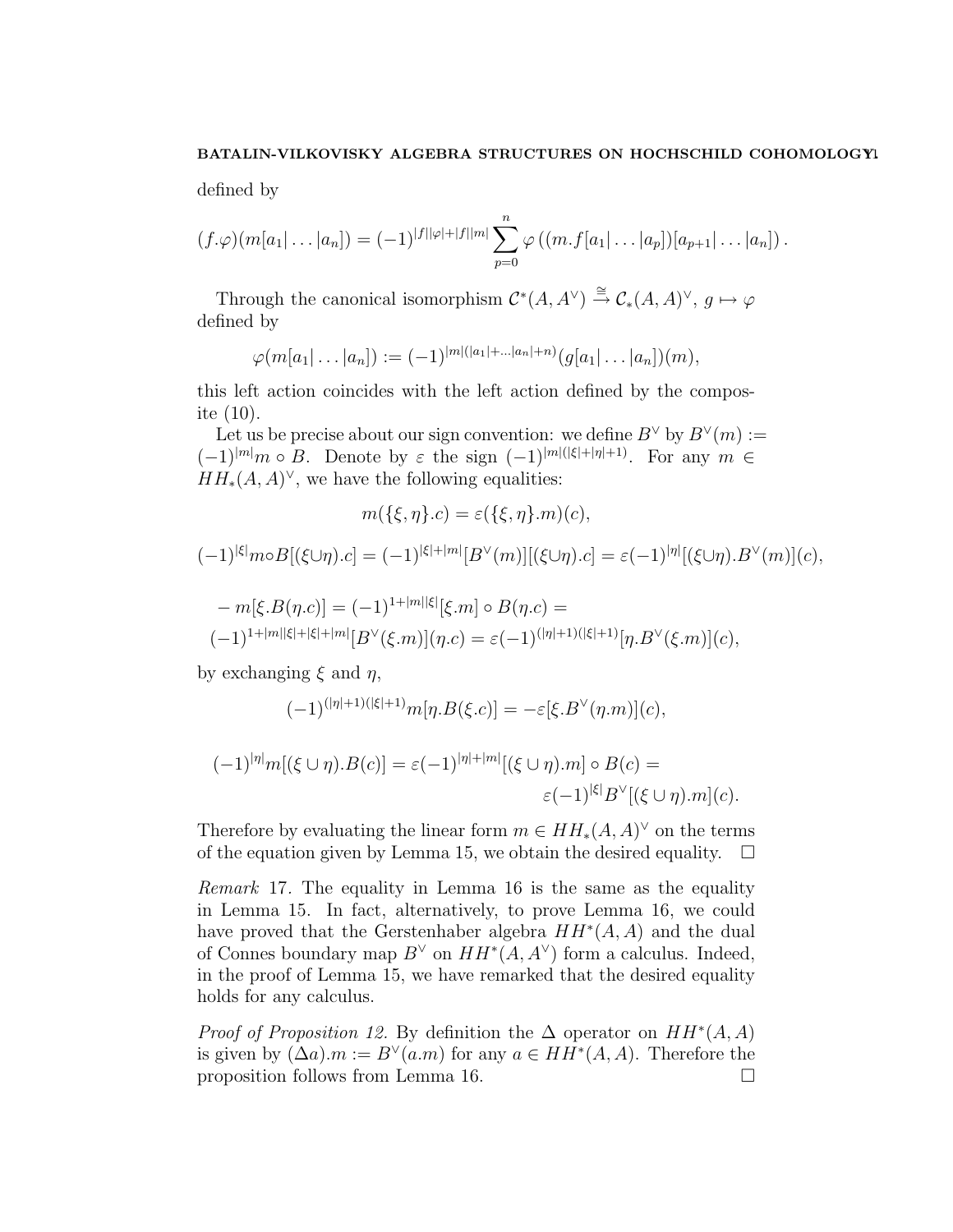## 5. Applications

As first application of Proposition 12, we show

Theorem 18. Let A be an algebra equipped with a degree d quasiisomorphism of A-bimodules  $\Theta$  :  $A \stackrel{\simeq}{\to} A^{\vee}$  between A and its dual  $Hom(A, \mathbb{F})$ . Then the Connes coboundary map on  $HH^*(A, A^{\vee})$  defines via the isomorphism  $HH^*(A, \Theta) : HH^p(A, A) \stackrel{\cong}{\rightarrow} HH^{p-d}(A, A^{\vee})$ a structure of Batalin-Vilkovisky algebra on the Gerstenhaber algebra  $HH^*(A, A).$ 

In representation theory  $[7]$ , an (ungraded) algebra A is symmetric if A is equipped with an isomorphism of A-bimodules  $\Theta : A \stackrel{\cong}{\to} A^{\vee}$ between A and its dual  $Hom(A, \mathbb{F})$ . The following Corollary is implicit in [26] and was for the first time explicited in [24, Theorem 1.6].

Corollary 19. [26, 24] Let A be a symmetric algebra. Then the Gerstenhaber algebra  $HH^*(A, A)$  [16] is a Batalin-Vilkovisky algebra.

In [20] or [28, Corollary 3.4] or [5, Section 1.4] or [21, Theorem B] or [22, Section 11.6] or [18], this Batalin-Vilkovisky algebra structure on  $HH^*(A, A)$  extends to a structure of algebra on the Hochschild cochain complex  $\mathcal{C}^*(A, A)$  over various operads or PROPs: the so-called cyclic Deligne conjecture.

*Proof of Theorem 18.* Let  $\varepsilon_A : P := B(A; A; A) \stackrel{\simeq}{\to} A$  be the bar resolution of A. Denote by m the composite  $P \stackrel{\varepsilon_A}{\rightarrow}$  $\stackrel{\varepsilon_A}{\to} A \stackrel{\Theta}{\to} A^{\vee}$ . Since m commutes with the differential, m is a cycle in  $\overline{Hom}_{A\otimes A^{op}}(P, A^{\vee})$ . As we saw in the proof of Proposition 11, the composite  $HH^*(A,m)$  $HH^*(A,\varepsilon_A)^{-1}$ :

$$
HH^*(A, A) \stackrel{HH*(A, \varepsilon_A)}{\underset{\cong}{\cong}} HH^*(A, P) \stackrel{HH^*(A, m)}{\underset{\cong}{\longrightarrow}} HH^*(A, A^{\vee})
$$

coincides with the morphism of left  $HH^*(A, A)$ -modules

$$
HH^p(A, A) \stackrel{\cong}{\to} HH^{p-d}(A, A^{\vee}), \ a \mapsto a \cdot m.
$$

By definition of m, this composite is also  $HH^*(A, \Theta)$ .

Denote by by  $\varepsilon_{BA} : TsA \to \mathbb{F}$  the canonical projection whose kernel is  $T^+sA$ . Since  $\varepsilon_A : B(A;A;A) \to A$  is the composite of  $A \otimes \varepsilon_{BA} \otimes A$ and of the multiplication on A

$$
A \otimes TsA \otimes A \twoheadrightarrow A \otimes \mathbb{F} \otimes A \cong A \otimes A \twoheadrightarrow A,
$$

the canonical isomorphisms of complexes

$$
Hom_{A\otimes A^{op}}(B(A;A;A),A^{\vee})\cong \mathcal{C}^*(A,A^{\vee})\cong \mathcal{C}_*(A,A)^{\vee}
$$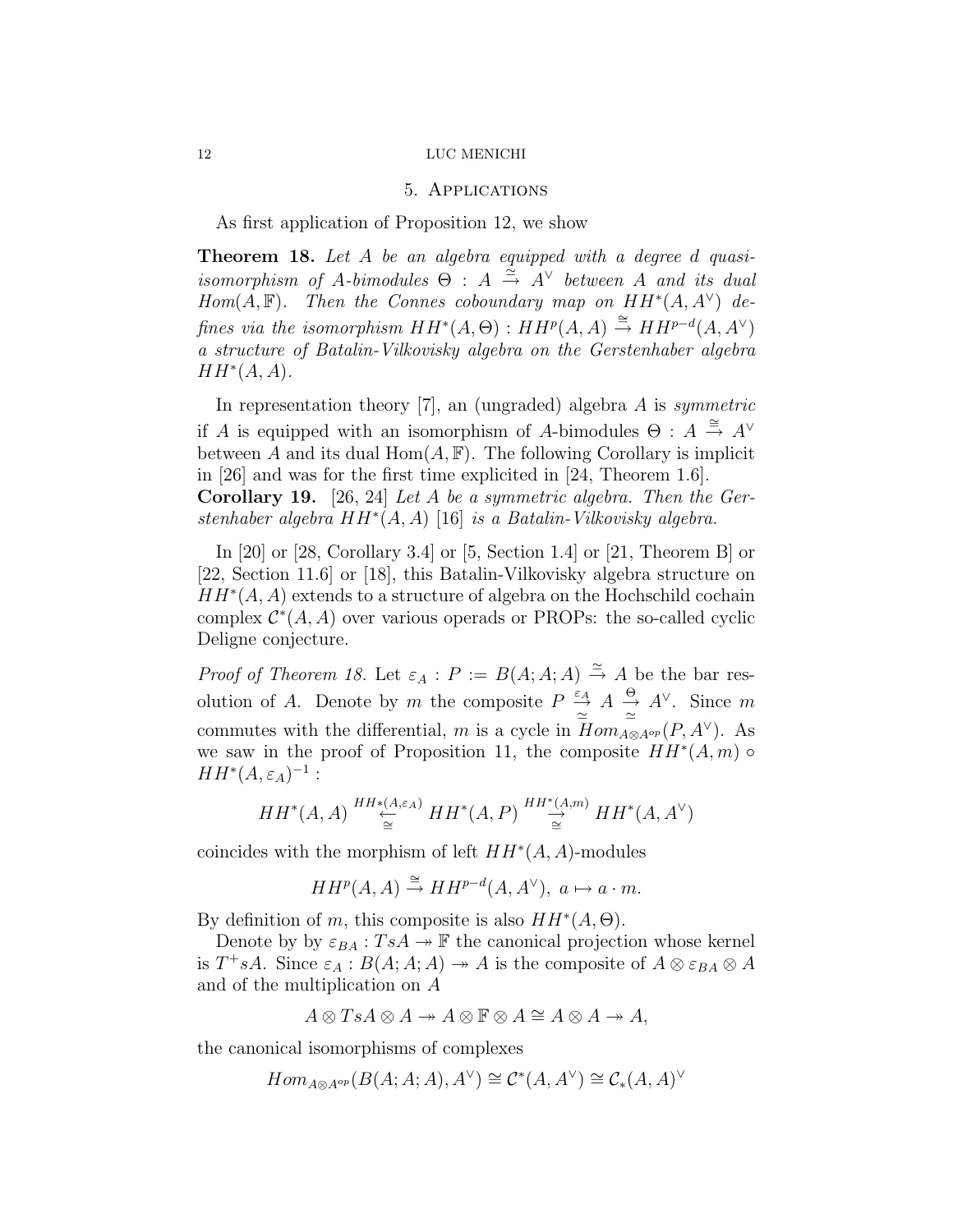map m to the linear form on  $\mathcal{C}_*(A, A)$ :

$$
\Theta(1) \otimes \varepsilon_{BA} : A \otimes TsA \rightarrow \mathbb{F} \otimes \mathbb{F} \cong \mathbb{F}.
$$

Connes (normalized or not) boundary map  $B : C_*(A, A) \to C_*(A, A)$ factorizes through  $A \otimes T^+ sA$ . So  $B^{\vee}(\Theta(1) \otimes \varepsilon_{BA}) = \pm (\Theta(1) \otimes \varepsilon_{BA}) \circ B =$ 0. Therefore, we can apply Proposition 12.

Remark: In the case of Corollary 19, m corresponds to a trace  $\Theta(1) \in$  $\mathcal{C}^0(A, A^{\vee})$ . Since  $H(B^{\vee})$ :  $HH^p(A, A^{\vee}) \rightarrow HH^{p-1}(A, A^{\vee})$  decreases (upper) degrees and  $HH^p(A, A^{\vee}) = 0$  for  $p < 0$ , it is obvious that  $H(B^{\vee})(\Theta(1)) = 0.$ 

Working, with rational coefficients, we easily obtain Corollary 20. [29] The Hochschild cohomology

$$
HH^*(S^*(M; \mathbb{Q}), S^*(M; \mathbb{Q})) \cong HH^{*-d}(S^*(M; \mathbb{Q}), S^*(M; \mathbb{Q})^{\vee})
$$

is a Batalin-Vilkovisky algebra which extends the Gerstenhaber algebra from  $[16]$ .

Tradler and Zeinalian [29] give a proof of this result. Here is a shorter proof, although we don't claim that we have obtained the same Batalin-Vilkovisky algebra.

Proof of Corollary 20. Since we are working over  $\mathbb{Q}$ , there exists quasiisomorphisms of algebras [10, Corollary 10.10]

$$
S^*(M; \mathbb{Q}) \stackrel{\simeq}{\to} D(M) \stackrel{\simeq}{\leftarrow} A_{PL}(M)
$$

where  $A_{PL}(M)$  is a commutative (differential graded) algebra. Since the Gerstenhaber algebra structure on Hochschild cohomology is preserved by quasi-isomorphism of algebras [11, Theorem 3], we obtain an isomorphism of Gerstenhaber algebras

$$
HH^*(S^*(M; \mathbb{Q}), S^*(M; \mathbb{Q})) \cong HH^*(A_{PL}(M), A_{PL}(M)).
$$

Since  $H(A_{PL}(M)) \cong H^*(M; \mathbb{Q})$ , Poincaré duality induces a quasiisomorphism of  $A_{PL}(M)$ -modules

$$
A_{PL}(M) \xrightarrow{\simeq} A_{PL}(M)^{\vee}.
$$

Since the algebra  $A_{PL}(M)$  is commutative, this is in fact a quasiisomorphism of  $A_{PL}(M)$ -bimodules. By applying Theorem 18, we obtain that

$$
HH^*(A_{PL}(M), A_{PL}(M)) \cong HH^{*-d}(A_{PL}(M), A_{PL}(M)^{\vee})
$$

is a Batalin-Vilkovisky algebra.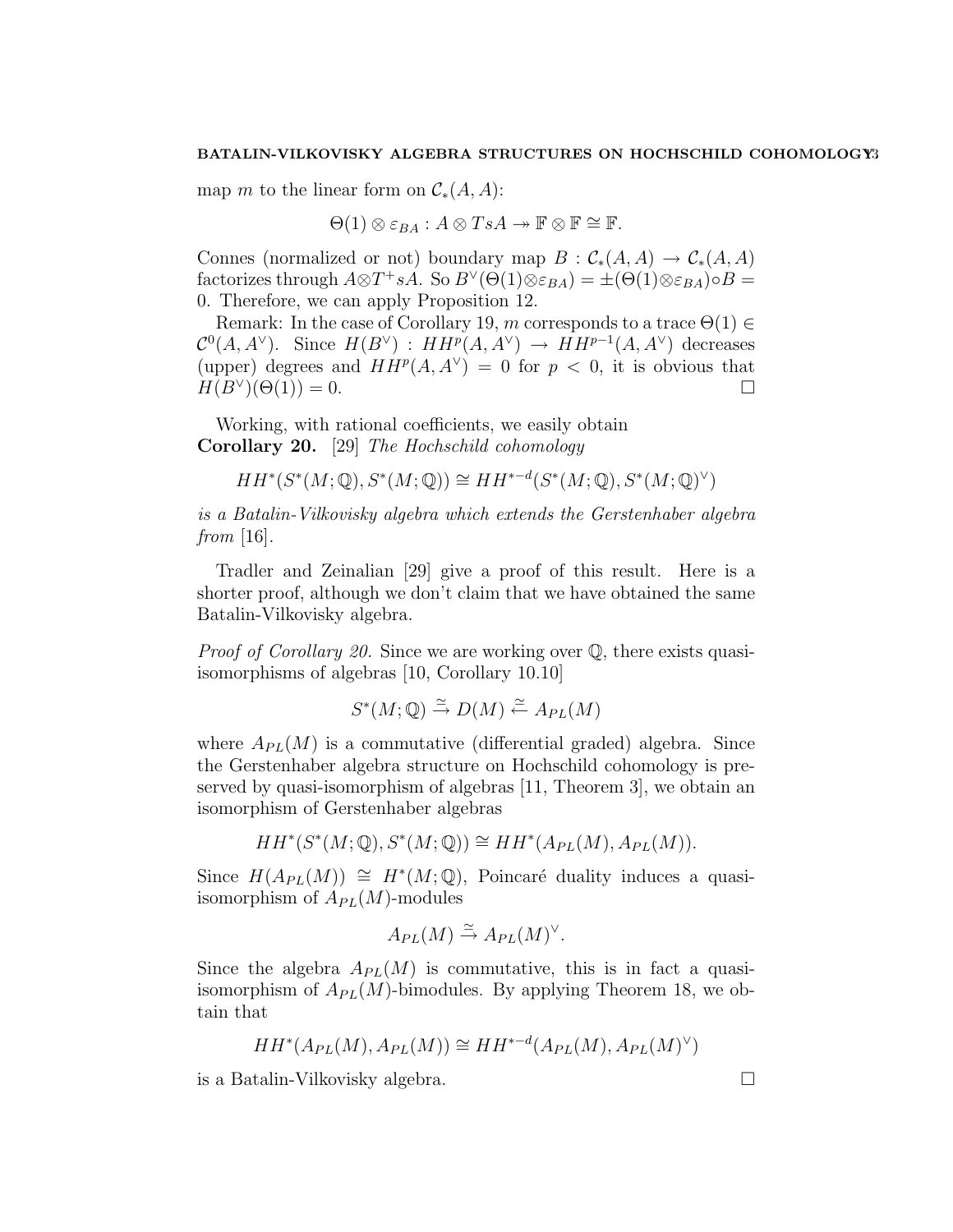In [12] and [3, Theorem 5.4], it is shown that the Batalin-Vilkovisky algebra  $H_{p+d}(LM; \mathbb{Q})$  of Chas and Sullivan is isomorphic to the Batalin-Vilkovisky algebra on

$$
HH^{-p}(S^*(M; \mathbb{Q}), S^*(M; \mathbb{Q})) \cong HH^{-p-d}(A_{PL}(M), A_{PL}(M)^{\vee}).
$$

given by Corollary 20. Note that this Batalin-Vilkovisky algebra on  $HH^*(A_{PL}(M), A_{PL}(M))$  depends only of the commutative algebra  $A_{PL}(M)$ and of the fundamental class  $[M] \in H_d(A_{PL}(M)^{\vee}) \cong H_d(M)$ . So this Batalin-Vilkovisky algebra can be computed using Sullivan models. On the contrary, the Batalin-Vilkovisky algebra given by our main theorem (Theorem 22) seems hard to compute. As we would like to emphasize in this paper, the rational case is much more simple than the case of a field  $\mathbb F$  of characteristic p different from 0. Nevertheless, we expect that the Batalin-Vilkovisky algebra given by Corollary 20 coincides with the Batalin-Vilkovisky algebra given by our main theorem (Theorem 22) in the case of the field Q.

Recall the following theorem due to Félix, Thomas and Vigué-Poirrier. Theorem 21. [13, Theorem 13] Let M be a compact connected oriented d-dimensional smooth manifold. Then there is an isomorphism of lower degree d

$$
\mathbb{D}^{-1}: HH^p(S^*(M), S^*(M)) \stackrel{\cong}{\to} HH^{p-d}(S^*(M), S^*(M)^{\vee}).
$$

As second application of Propositions 11 and 12, we will recover the isomorphism of Félix, Thomas and Vigué-Poirrier and prove our main theorem:

**Theorem 22.** Let M be a compact connected oriented d-dimensional smooth manifold. Let  $[M] \in H_d(M)$  be its fundamental class. Then

1) For any  $a \in HH^*(S^*(M), S^*(M))$ , the image of a by  $\mathbb{D}^{-1}$  is given by the action of a on  $(J \circ H_*(s))([M])$ :

$$
\mathbb{D}^{-1}(a) = a \cdot (J \circ H_*(s))([M]).
$$

2) The Gerstenhaber algebra structure on  $HH^*(S^*(M), S^*(M))$  and Connes coboundary map  $H(B^{\vee})$  on  $HH^*(S^*(M), S^*(M)^{\vee})$  defines via the isomorphism  $\mathbb{D}^{-1}$  a structure of Batalin-Vilkovisky algebra.

Here s denotes  $s : M \hookrightarrow LM$  the inclusion of the constant loops into LM. Recall that  $J: H_*(LM) \to HH^*(S^*(M), S^*(M)^{\vee})$  is the morphism introduced by Jones in [19]. If  $M$  is supposed to be simply connected, then J is an isomorphism.

Proof of Theorem 21 and of Theorem 22. We first follow basically [13, Section 7]. Denote by  $ev: LM \rightarrow M$ ,  $l \mapsto l(0)$  the evaluation map.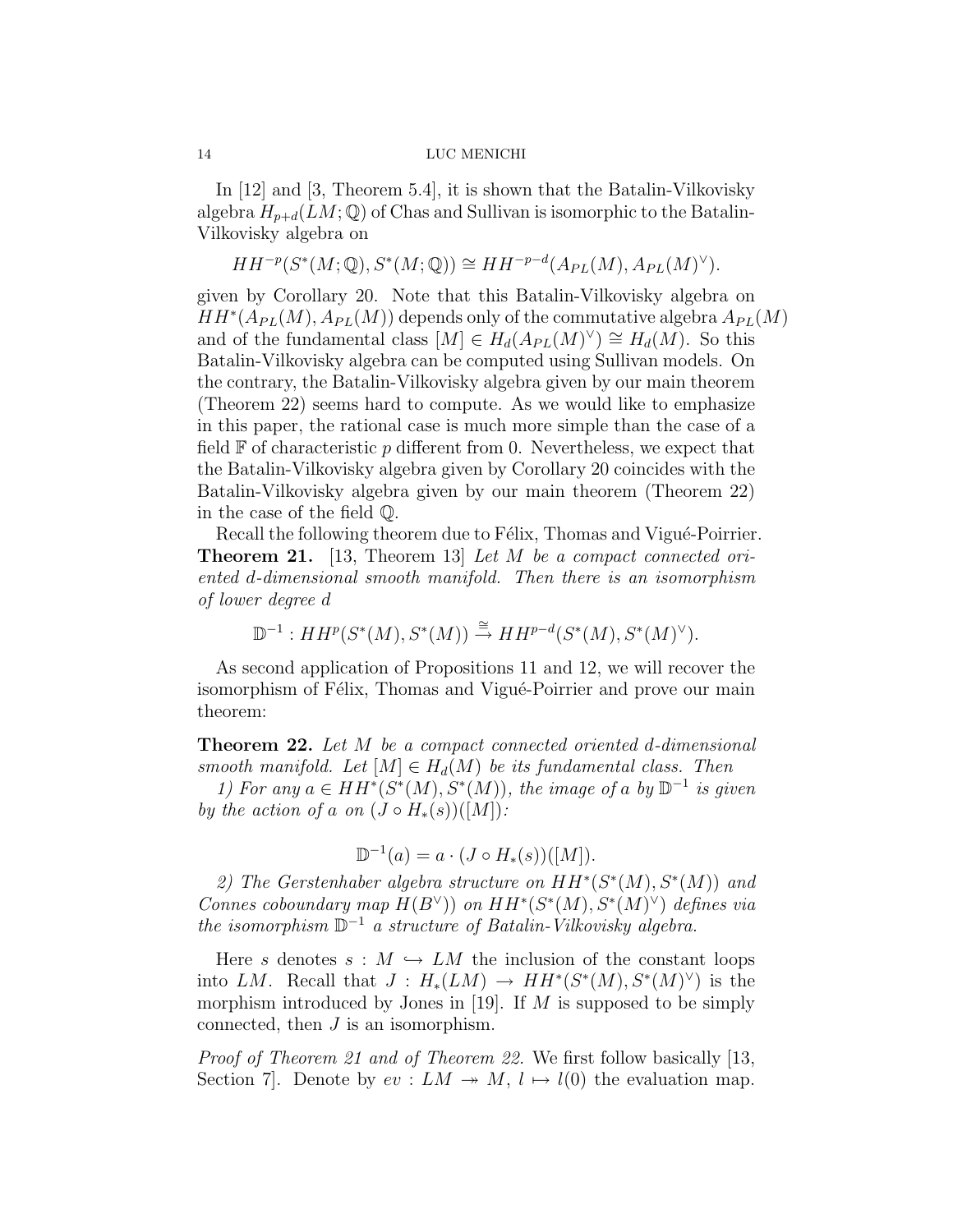The morphism J of Jones fits into the commutative triangle.

$$
H_*(LM) \xrightarrow{J} HH^*(S^*(M), S^*(M)^\vee)
$$
  
\n
$$
H_*(ev) \xrightarrow{H_*(\eta, S^*(M)^\vee)} H_*(M)
$$

Since s is a section of the evaluation map  $ev$ ,  $J \circ H_*(s)$  is a section of  $HH^*(\eta, S^*(M)^{\vee})$ . Therefore  $HH^*(\eta, S^*(M)^{\vee}) \circ J \circ H_*(s)([M]) = [M]$ .

By Poincaré duality, the composite of the two morphisms of  $H^*(M)$ module

$$
H^*(M) \stackrel{\cap [M]}{\to} H_*(M) \cong H(S^*(M)^{\vee}), a \mapsto a \cap [M] \mapsto a.[M].
$$

is an isomorphism of lower degree d. Therefore by applying Proposition 11 to  $[m] := J \circ H_*(s) ([M])$ , we obtain Theorem 21 and part 1) of Theorem 22.

Consider M equipped with the trivial  $S^1$ -action. The section s:  $M \hookrightarrow LM$  is S<sup>1</sup>-equivariant. Therefore  $\Delta(H_*(s)([M])) = 0$ . Recall that the Jones morphism J satisfies  $J \circ \Delta = H_*(B^{\vee}) \circ J$ . Therefore, since  $(H_*(B^{\vee}) \circ J \circ H_*(s))([M]) = 0$ , by applying Proposition 12, we obtain part 2) of Theorem 22.

Remark 23. Part 1) of Theorem 22 means exactly that the morphism

$$
\mathbb{D}^{-1}: HH^p(S^*(M), S^*(M)) \stackrel{\cong}{\to} HH^{p-d}(S^*(M), S^*(M)^{\vee})
$$

is the unique morphism of  $HH^*(S^*(M), S^*(M))$ -modules such that the composite

$$
J^{-1} \circ \mathbb{D}^{-1} : HH^{-p}(S^*(M), S^*(M)) \xrightarrow{\cong} H_{p+d}(LM)
$$

respects the units of the algebras. We conjecture (Conjecture 4) that  $J^{-1}$  o  $\mathbb{D}^{-1}$  respects also the products.

In [2] together with David Chataur, we give a third application of Propositions 11 and 12:

**Theorem 24.** [2, Theorem 24] Let G be a connected compact Lie group of dimension d. Denote by  $S_*(G)$  the algebra of singular chains of G. Consider Connes coboundary map  $H(B^{\vee})$  on the Hochschild cohomology of  $S_*(G)$  with coefficients in its dual,  $HH^*(S_*(G); S^*(G))$ . Then there is an isomorphism of graded vector spaces of upper degree d

$$
\mathbb{D}^{-1}: HH^p(S_*(G); S_*(G)) \stackrel{\cong}{\to} HH^{p+d}(S_*(G); S^*(G))
$$

such that the Gerstenhaber algebra  $HH^*(S_*(G); S_*(G))$  equipped with the operator  $\Delta = \mathbb{D} \circ H(B^{\vee}) \circ \mathbb{D}^{-1}$  is a Batalin-Vilkovisky algebra.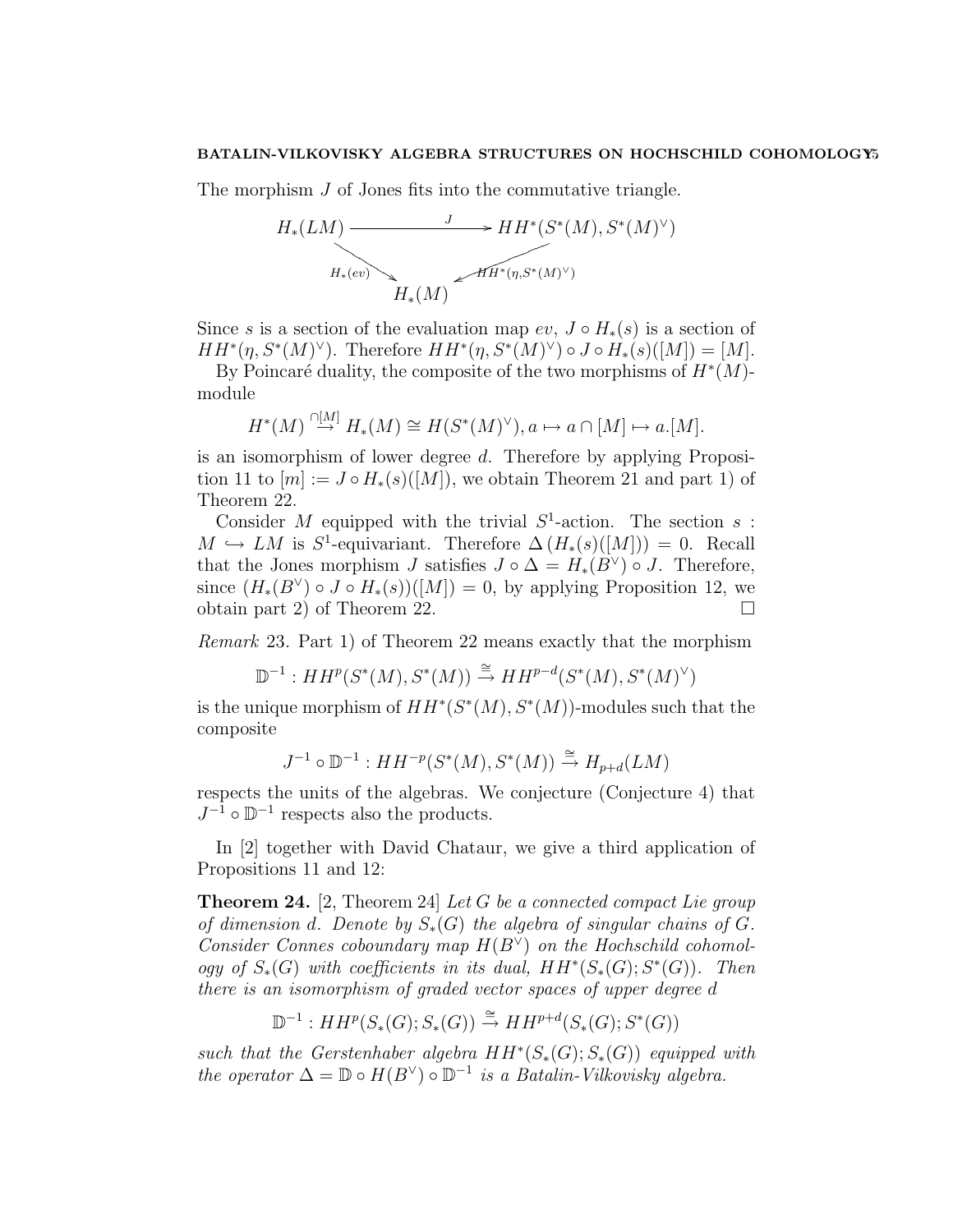## 6. cyclic homology

In this section, we prove

Theorem 25. Let M be a compact oriented smooth d-dimensional manifold. Then the negative cyclic cohomology on the singular cochains of M,  $HC^*(S^*(M))$ , is a graded Lie algebra of lower degree  $2-d$ .

If M is simply-connected, Jones [19] proved that there is an isomorphism

$$
H_*^{S^1}(LM) \xrightarrow{\cong} HC^*(S^*(M)).
$$

In [1], Chas and Sullivan defined a Lie bracket, called the string bracket

$$
\{\ ,\ \}: H_p^{S^1}(LM) \otimes H_q^{S^1}(LM) \to H_{p+q+2-d}^{S^1}(LM)
$$

Of course, we expect the two a priori different brackets to be related:

Conjecture 26. The Jones isomorphism

$$
H^{S^1}_*(LM) \stackrel{\cong}{\to} HC^*_-(S^*(M))
$$

is an isomorphism of graded Lie algebras between Chas-Sullivan string bracket and the Lie bracket defined in Theorem 25.

Theorem 25 follows directly from Theorem 22 and from the following proposition. In [24, Corollary 1.7 and Section 7], we proved that if A is a symmetric algebra then its negative cyclic cohomology  $HC_{-}^{*}(A)$  is a graded Lie algebra of lower degree 2. In fact, we proved more generally

**Proposition 27.** If the Hochschild cohomology of a (differential graded) algebra A,  $HH^*(A, A^{\vee})$ , equipped with  $H_*(B^{\vee})$ , has a Batalin-Vilkovisky algebra structure of degree  $-d$  then its negative cyclic cohomology  $HC_{-}^*(A)$ is a graded Lie algebra of lower degree 2-d.

*Proof.* Apply [24, Proposition 7.1] to the mixed complex  $\mathcal{C}^*(A, A^{\vee})$ (desuspended  $d$ -times in order to take into account the degree  $d$  shift). By definition,  $HC^*_{-}(A)$  is the differential torsion product

$$
\operatorname{Tor}^{H_*(S^1)}(\mathcal{C}^*(A,A^\vee),\mathbb{F}).
$$

Another interesting particular case of [24, Proposition 7.1] is the following proposition.

**Proposition 28.** If the Hochschild homology of an algebra A,  $HH_*(A, A)$ , equipped with Connes boundary map B, has a Batalin-Vilkovisky algebra structure then its cyclic homology  $HC_*(A)$  is a graded Lie algebra of lower degree 2.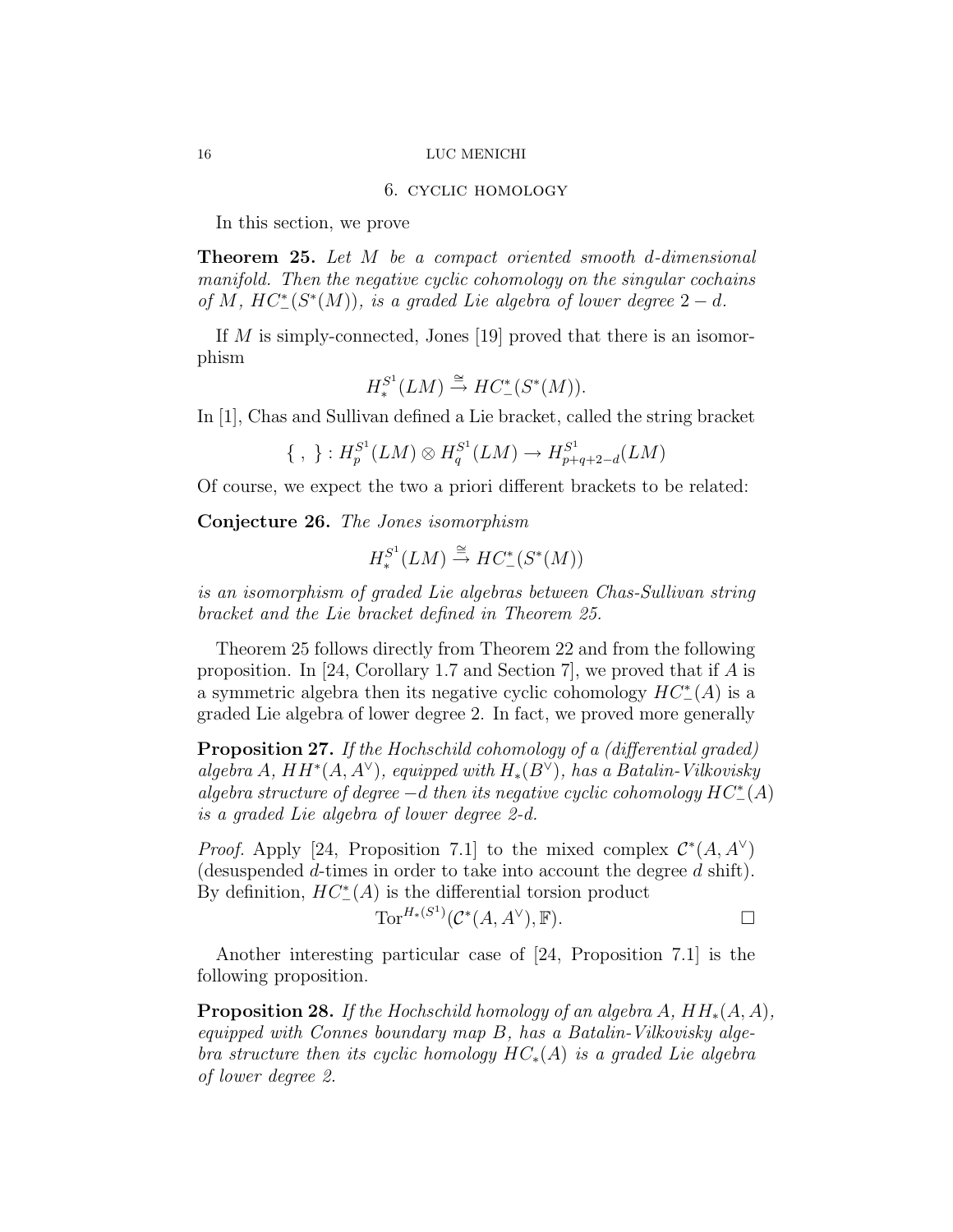*Proof.* Apply [24, Proposition 7.1] to the mixed complex  $C_*(A, A)$ . By definition,  $HC_*(A)$  is the differential torsion product Tor<sup> $H_*(S^1)(\mathcal{C}_*(A, A), \mathbb{F}).$ </sup>

Remark that in fact, these graded Lie algebra structures extend to  $Lie_{\infty}$ -algebra structures like the Chas-Sullivan string bracket [1, Theorem 6.2 and Corollary 6.3].

Chas-Sullivan string bracket is defined using Gysin long exact sequence. The bracket given by Theorem 25 is defined similarly using Connes long exact sequence. Jones [19] proved that Gysin and Connes long exact sequences are isomorphic. Therefore Conjecture 4 implies Conjecture 26, since as we explained in the introduction, Conjecture 4 implies that the Jones isomorphism

$$
J: H_{p+d}(LM) \stackrel{\cong}{\to} HH^{-p-d}(S^*(M), S^*(M)^{\vee})
$$

is an isomorphism of Batalin-Vilkovisky algebras.

## **REFERENCES**

- [1] M. Chas and D. Sullivan, String topology, preprint: math.GT/991159, 1999.
- [2] D. Chataur and L. Menichi, String topology of classifying spaces, preprint: math.AT/0801.0174v2, 2008.
- [3] X. Chen, On a general chain model of the free loop space and string topology, preprint: arXiv:0708.1197, 2007.
- [4] R. Cohen and J. Jones, A homotopic theoretic realization of string topology, Math. Ann. 324 (2002), no. 4, 773–798.
- [5] K. Costello, Topological conformal field theories and Calabi-Yau categories, Adv. Math. 210 (2007), no. 1, 165–214.
- [6] J. Cuntz, G. Skandalis, and B. Tsygan, Cyclic homology in non-commutative geometry, Springer-Verlag, 2004.
- [7] C. Curtis and I. Reiner, Methods of representation theory, vol. 1, J. Wiley and Sons, New York, 1981.
- [8] C.-H. Eu and T. Schedler, Calabi-Yau Frobenius algebras, preprint: arXiv:0710.3391v1, 2007.
- [9] Y. Félix, S. Halperin, and J.-C. Thomas, *Gorenstein spaces*, Adv. in Math. 71 (1988), no. 1, 92–112.
- [10]  $\_\_\_\_\$ , Rational homotopy theory, Graduate Texts in Mathematics, vol. 205, Springer-Verlag, 2000.
- [11] Y. Félix, L. Menichi, and J.-C. Thomas, *Gerstenhaber duality in Hochschild* cohomology, J. Pure Appl. Algebra 199 (2005), no. 1-3, 43–59.
- [12] Y. Félix and J.-C. Thomas, *Rational BV-algebra in string topology*, preprint: arXiv:0705.4194, 2007.
- [13] Y. Félix, J.-C. Thomas, and M. Vigué-Poirrier, *The Hochschild cohomology* of a closed manifold, Publ. Math. Inst. Hautes Etudes Sci. (2004), no. 99, ´ 235–252.
- [14]  $\ldots$ , Rational string topology, J. Eur. Math. Soc. (JEMS) 9 (2005), no. 1, 123–156.